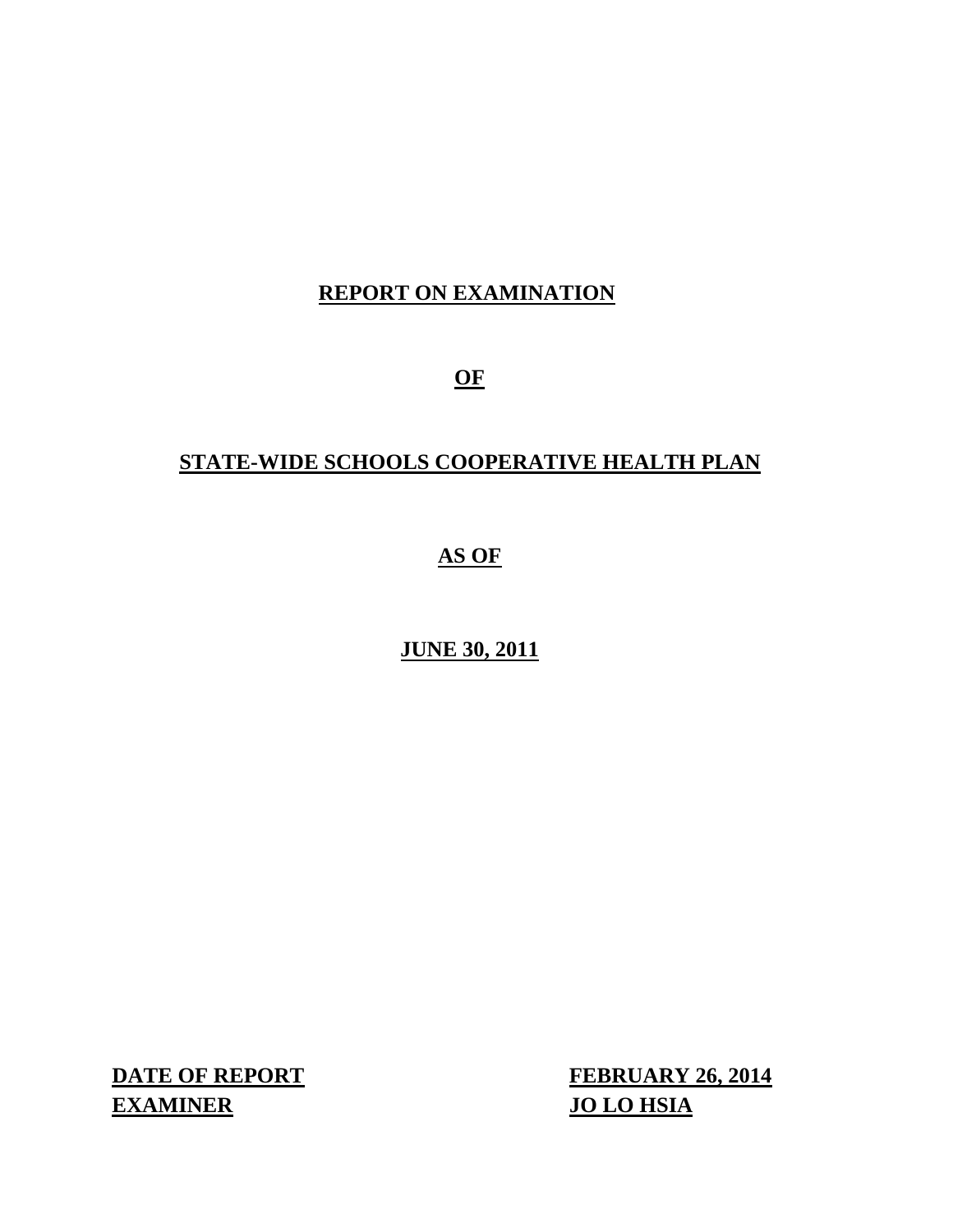# **TABLE OF CONTENTS**

# **ITEM NO. PAGE NO.**

| 1. | Executive summary                                  |                |
|----|----------------------------------------------------|----------------|
| 2. | Scope of the examination                           | 4              |
| 3. | Description of the Plan                            | 6              |
|    | Management and controls<br>A.                      | $\overline{7}$ |
|    | Territory and plan of operation<br><b>B.</b>       | 11             |
|    | $\mathcal{C}$ .<br>Stop-loss insurance             | 11             |
| 4. | <b>Financial statements</b>                        | 12             |
|    | <b>Balance</b> sheet<br>A.                         | 12             |
|    | Β.<br>Statement of revenue, expenses and net worth | 13             |
| 5. | Claims payable                                     | 14             |
| 6. | Market conduct activities                          | 15             |
|    | Claims processing<br>A.                            | 15             |
|    | Explanation of benefits statements<br><b>B.</b>    | 18             |
|    | $C_{\cdot}$<br><b>Utilization review</b>           | 19             |
|    | D.<br><b>Summary Plan Description</b>              | 30             |
|    | Central complaint log<br>Ε.                        | 31             |
|    | Audits of third-party administrators<br>F.         | 32             |
| 7. | Compliance with prior report on examination        | 34             |
| 8. | Summary of comments and recommendations            | 36             |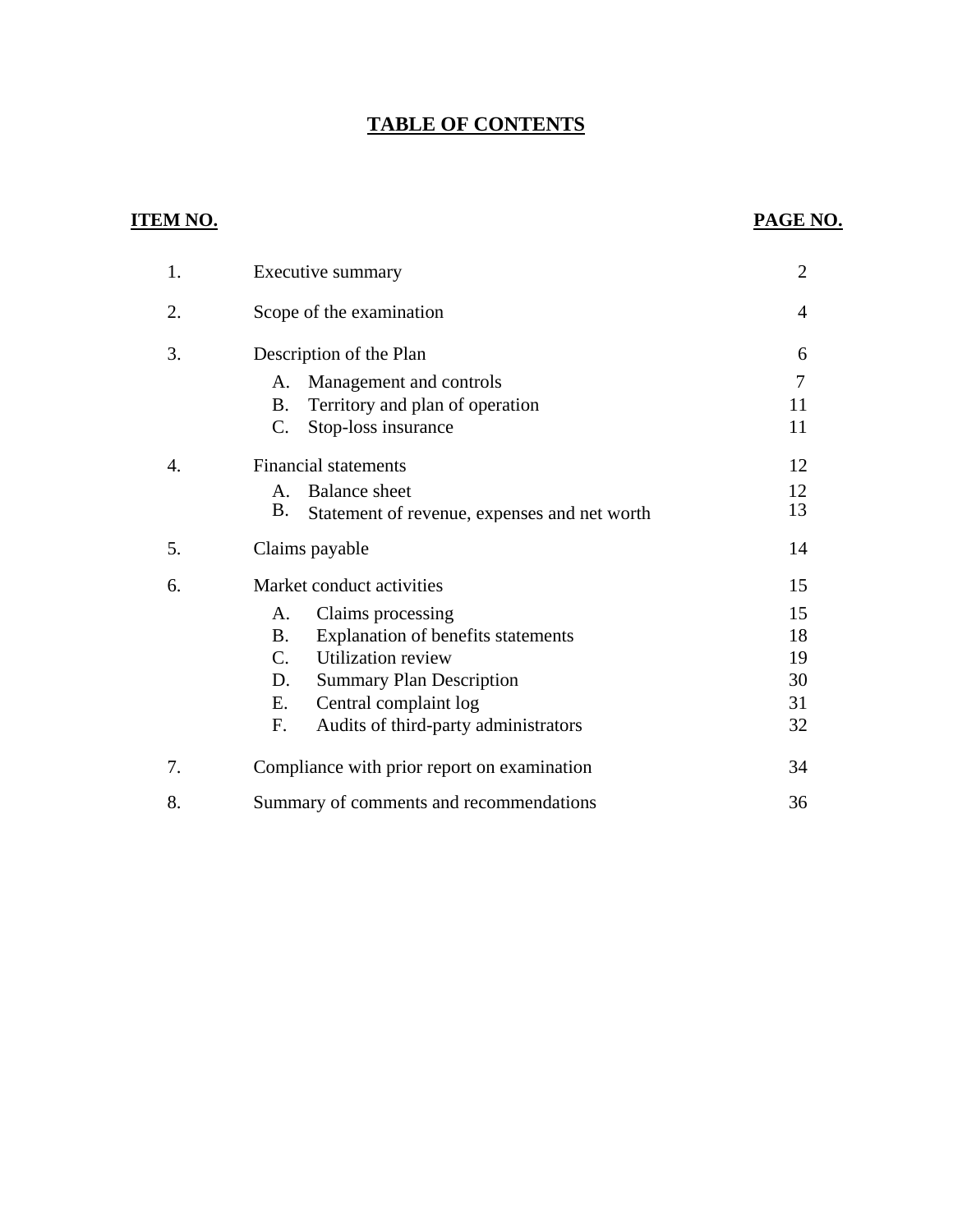

# NEW YORK STATE DEPARTMENT of FINANCIAL SERVICES

 Andrew M. Cuomo Benjamin M. Lawsky Governor Superintendent and Superintendent and Superintendent and Superintendent and Superintendent and Superintendent

February 26, 2014

Honorable Benjamin M. Lawsky Superintendent of Financial Services Albany, New York 12257

Sir:

Pursuant to the provisions of the New York Insurance Law, and acting in compliance with the instructions contained in Appointment Number 30719, dated September 9, 2011, attached hereto, I have made an examination into the condition and affairs of State-Wide Schools Cooperative Health Plan, a municipal cooperative health benefit plan certified under the provisions of Article 47 of the New York Insurance Law, as of June 30, 2011, and submit the following report thereon.

The examination was conducted at the offices of Wright Risk Management Company ("WRM"), the administrator of State-Wide Schools Cooperative Health Plan. The home office of WRM is located at 333 Earle Ovington Boulevard, Uniondale, New York. A review of the claims was conducted at the office of POMCO, the third-party claims administrator utilized for the examination period, for State-Wide Schools Cooperative Health Plan, located at 2425 James Street, Syracuse, NY.

Wherever the designations "SWSCHP" or the "Plan" appear herein, without qualification, they should be understood to indicate State-Wide Schools Cooperative Health Plan.

Wherever the designation the "Department" appears herein, without qualification, it should be understood to refer to the New York State Department of Financial Services.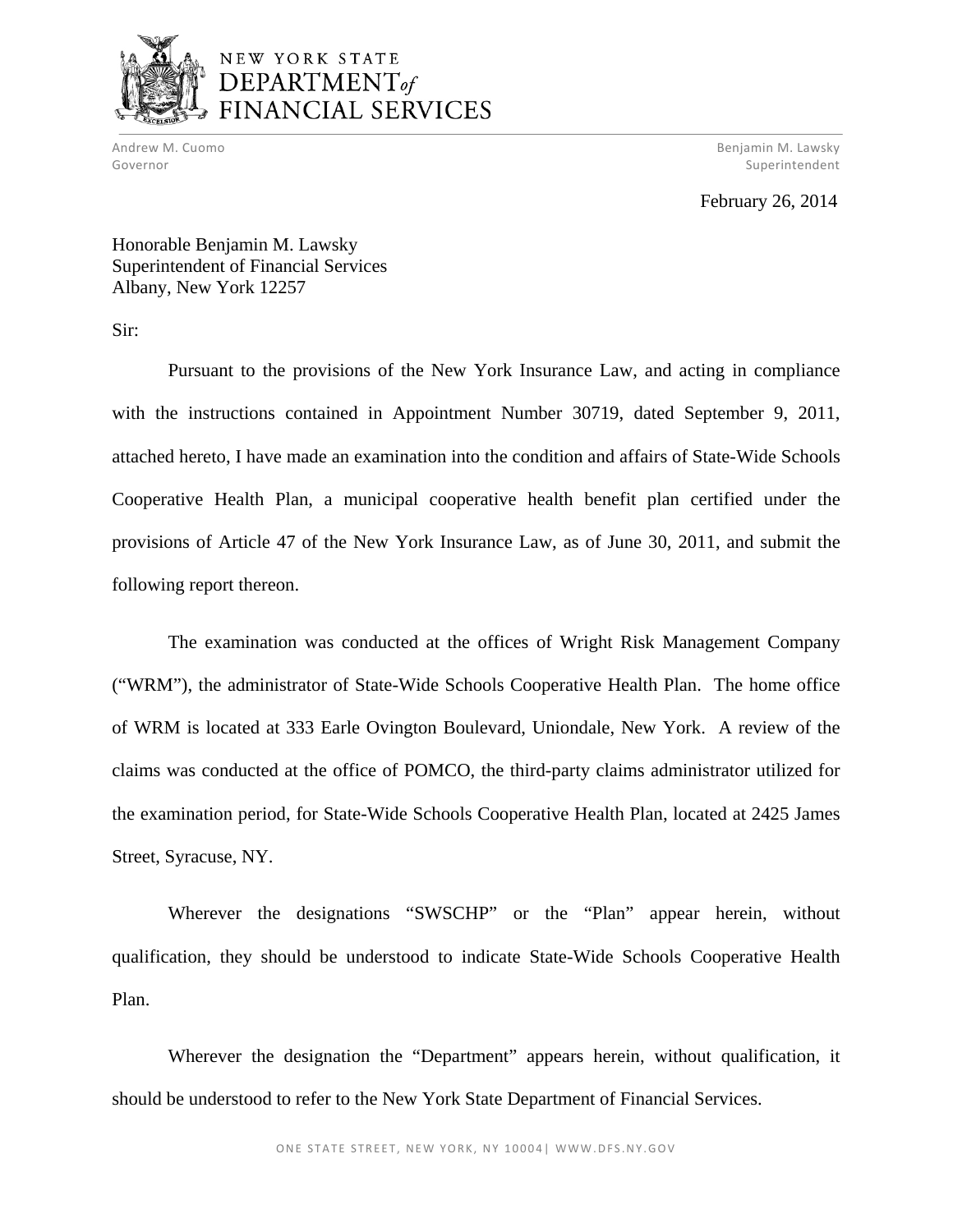## **1. EXECUTIVE SUMMARY**

<span id="page-3-0"></span>The results of this examination revealed certain operational deficiencies during the

examination period. The most significant findings of this examination include the following:

- Elections of Executive Committee members did not occur at any of SWSCHP's annual general member meetings during the examination period. Such elections are required by the provisions of Section 14, Article IV of the Plan's Municipal Cooperation Agreement.
- Explanation of benefits statements issued by AliCare, Inc. on behalf of SWSCHP did not contain the required forfeiture notification of consumer's rights, in violation of Section 3234(b) of the New York Insurance Law.
- SWSCHP's TPA, Coordinated Care Program, LLC ("CCP"), acting on behalf of SWSCHP, failed to provide telephonic notification of its prospective utilization review determinations to the insured or insured's designee and the insured's health care provider, in violation of Section 4903(b) of the New York Insurance Law.
- CCP, acting on behalf of SWSHCP, failed to provide telephonic notification of its concurrent utilization review determinations to the insured or insured's designee or the insured's health care provider, in violation of Section 4903(c) of the New York Insurance Law.
- CCP, acting on behalf of SWCHP, failed to issue written notification of its utilization review appeals determinations in a timely basis, in violation of Section 4904(c) of the New York Insurance Law.
- CCP, acting on behalf of SWSCHP, violated Section 4904(d) of the New York Insurance Law when it made its utilization review appeal determinations based on the clinical report issued by the clinical reviewer who performed the original utilization review.
- CCP, acting on behalf of SWSCHP, violated Section 4904(c) of the New York Insurance Law when it failed to include the clinical rationale and the notification to the insured about his/her right to an external appeal in its written notifications of adverse determinations on first level utilization review appeals.
- CCP, acting on behalf of SWSCHP, failed to issued its final adverse determinations upon completion of its first level utilization review appeals, in violation of the requirements of Part 410.9(c) of Department Regulation No. 166 (11 NYCRR 410.9(c)) and Section 4910(c) of the New York Insurance Law.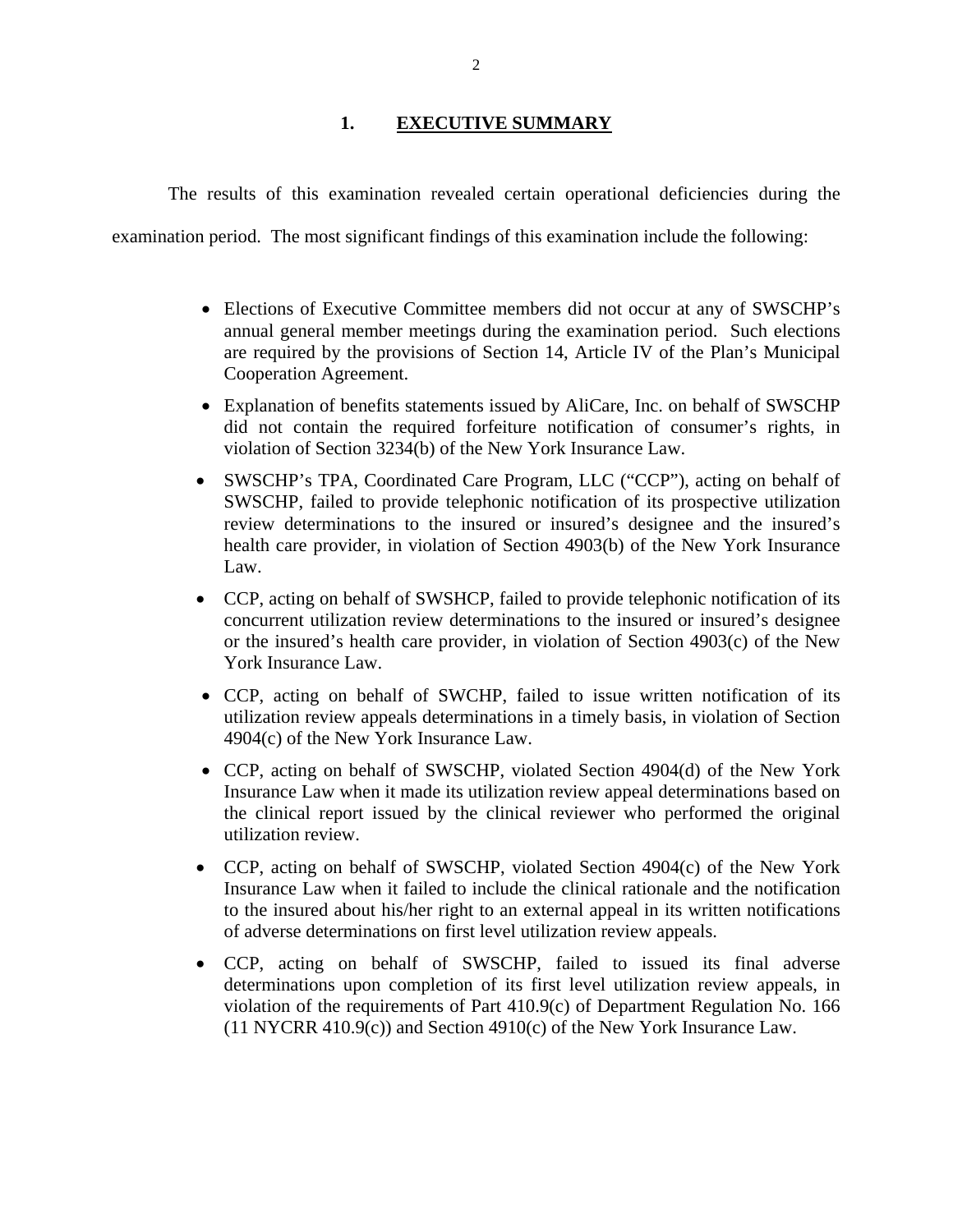- The Plan violated Section 4900(d-1) and Section 4903(a) of the New York Insurance Law when its adverse determinations of experimental or investigational medical treatments were not rendered by peer clinical reviewers.
- The Plan violated Sections 3201(b)(1) and 4709(b) of the New York Insurance Law when it failed to update its Summary Plan Description to reflect policy and benefits changes required by New York and Federal laws enacted during the examination period, and file with the Department for its prior approval.

The above exam findings, as well as others, are described in greater detail in the remainder of this report.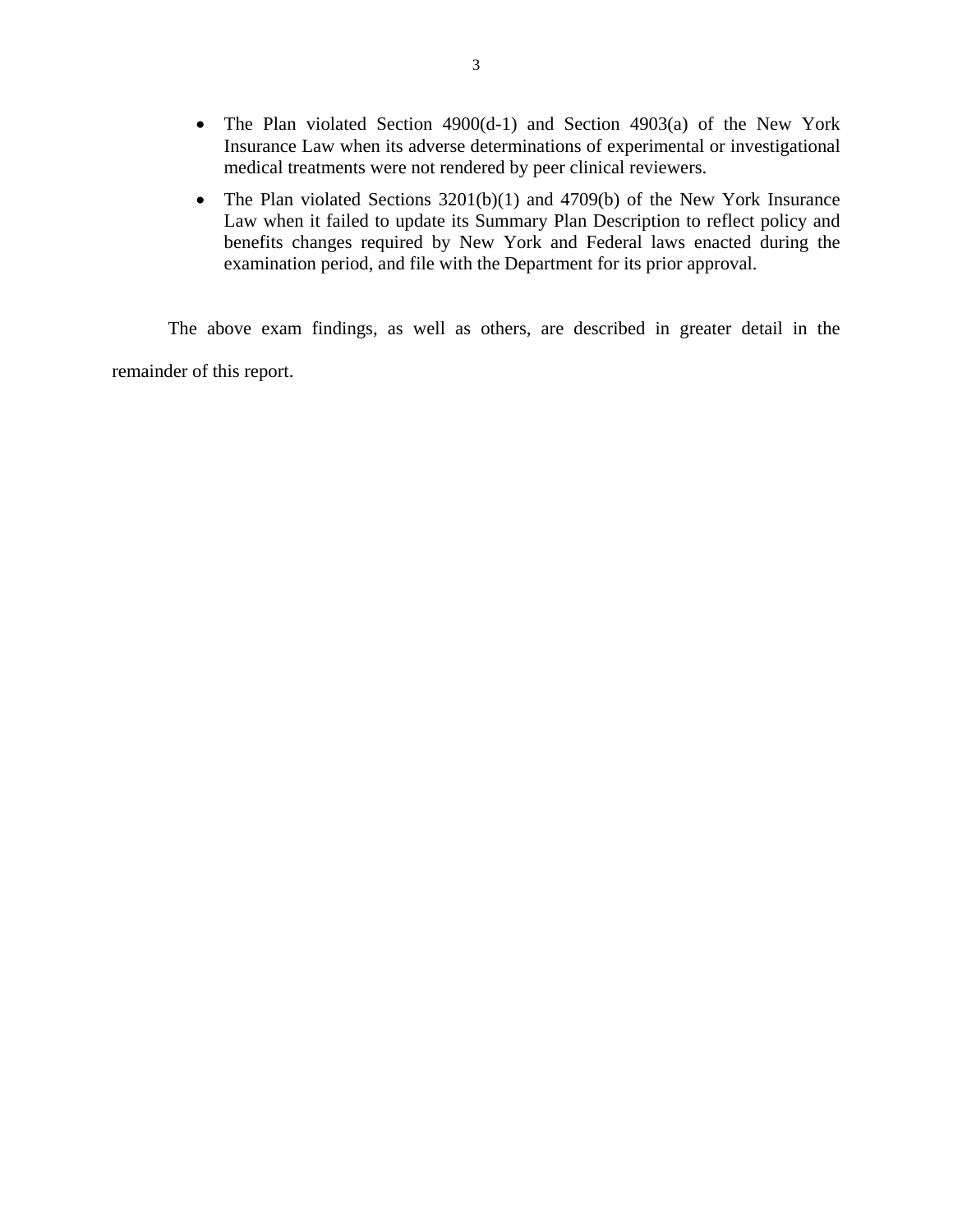#### **2. SCOPE OF THE EXAMINATION**

<span id="page-5-0"></span>This examination of the Plan covers the period July 1, 2004 through June 30, 2011. Transactions occurring subsequent to June 30, 2011, were also reviewed where deemed appropriate by the examiner.

This examination was conducted on a risk-focused basis in accordance with the provisions of the National Association of Insurance Commissioners ("NAIC") *Financial Condition Examiners Handbook, 2012 Edition* (the "Handbook"), which provides guidance for the establishment of an examination plan based on the examiner's assessment of risk in the Plan's operations and utilizes that evaluation in formulating the nature and extent of the examination. The risk-focused examination approach was included in the Handbook for the first time in 2007; thus, this was the first such type of examination for the Plan. The examiner planned and performed the examination to evaluate the Plan's current financial condition, as well as to identify prospective risks that may threaten the future solvency of SWSCHP.

The examiner identified key processes, assessed the risks within those processes and assessed the internal control systems and procedures used to mitigate those risks. The examination also included an assessment of the principles used and significant estimates made by management, an evaluation of the overall financial statement presentation, and determined management's compliance with the Department's statutes and guidelines, Statutory Accounting Principles, as adopted by the Department, and annual statement instructions.

Information concerning the Plan's organization structure, business approach and control environment were utilized to develop the examination approach. The examination evaluated the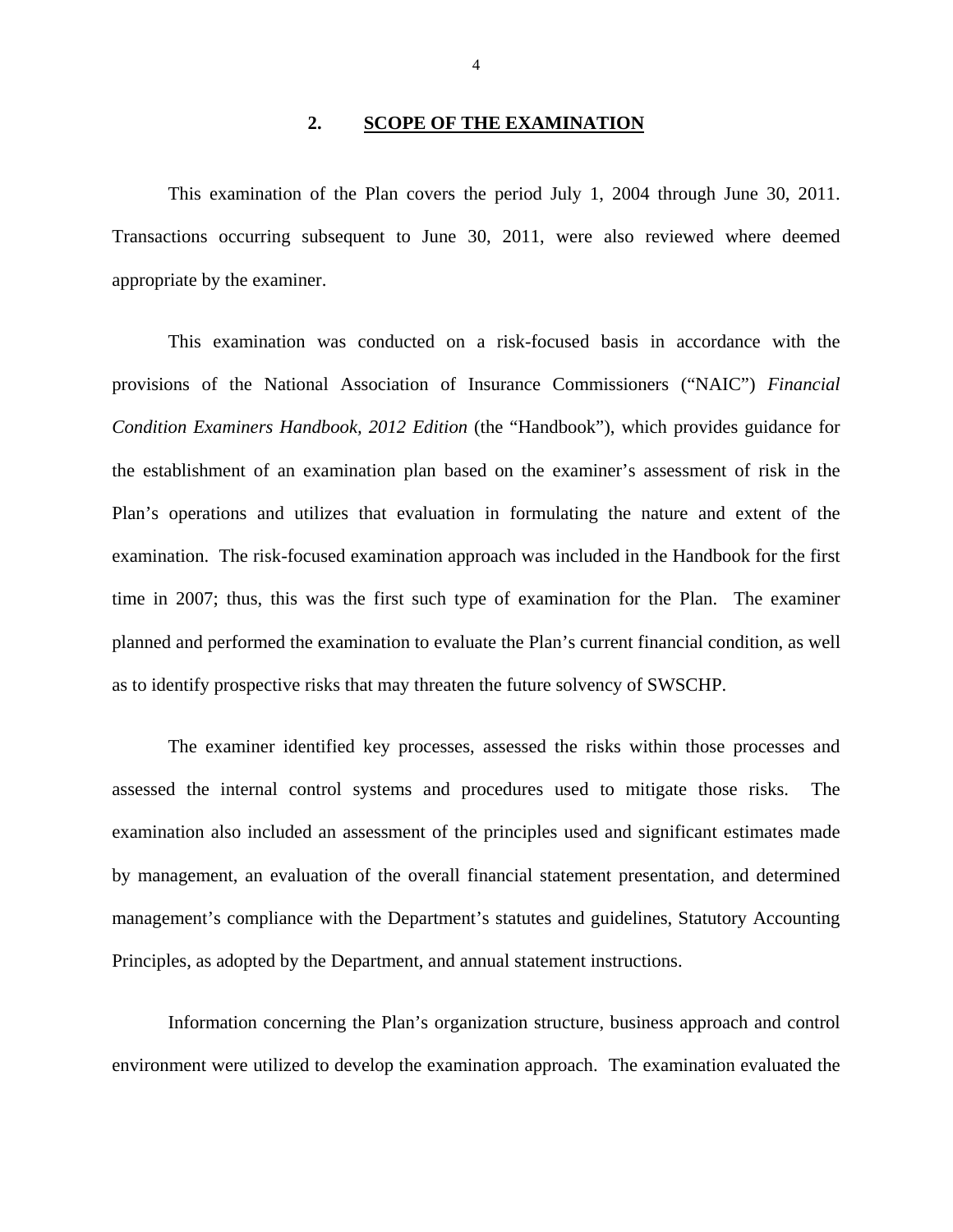Plan's risks and management activities in accordance with the NAIC's nine branded risk categories.

These categories are as follows:

- Pricing/Underwriting
- Reserving
- Operational
- Strategic
- **•** Credit
- Market
- Liquidity
- Legal
- Reputational

The Plan was audited annually, for the fiscal years 2004/2005 through 2010/2011, by the accounting firm of Rosen Seymour Shapss Martin & Company LLP ("RSSM"). The Plan received an unqualified opinion in each of those years. Certain audit workpapers of RSSM were reviewed and relied upon in conjunction with this examination.

The examiner reviewed the corrective actions taken by the Plan with respect to the recommendations contained in the prior report on examination. The results of the examiner's review are contained in Item 7 of this Report.

This report on examination is confined to financial statements and comments on those matters which involve departure from laws, regulations or rules, or which require explanation or description.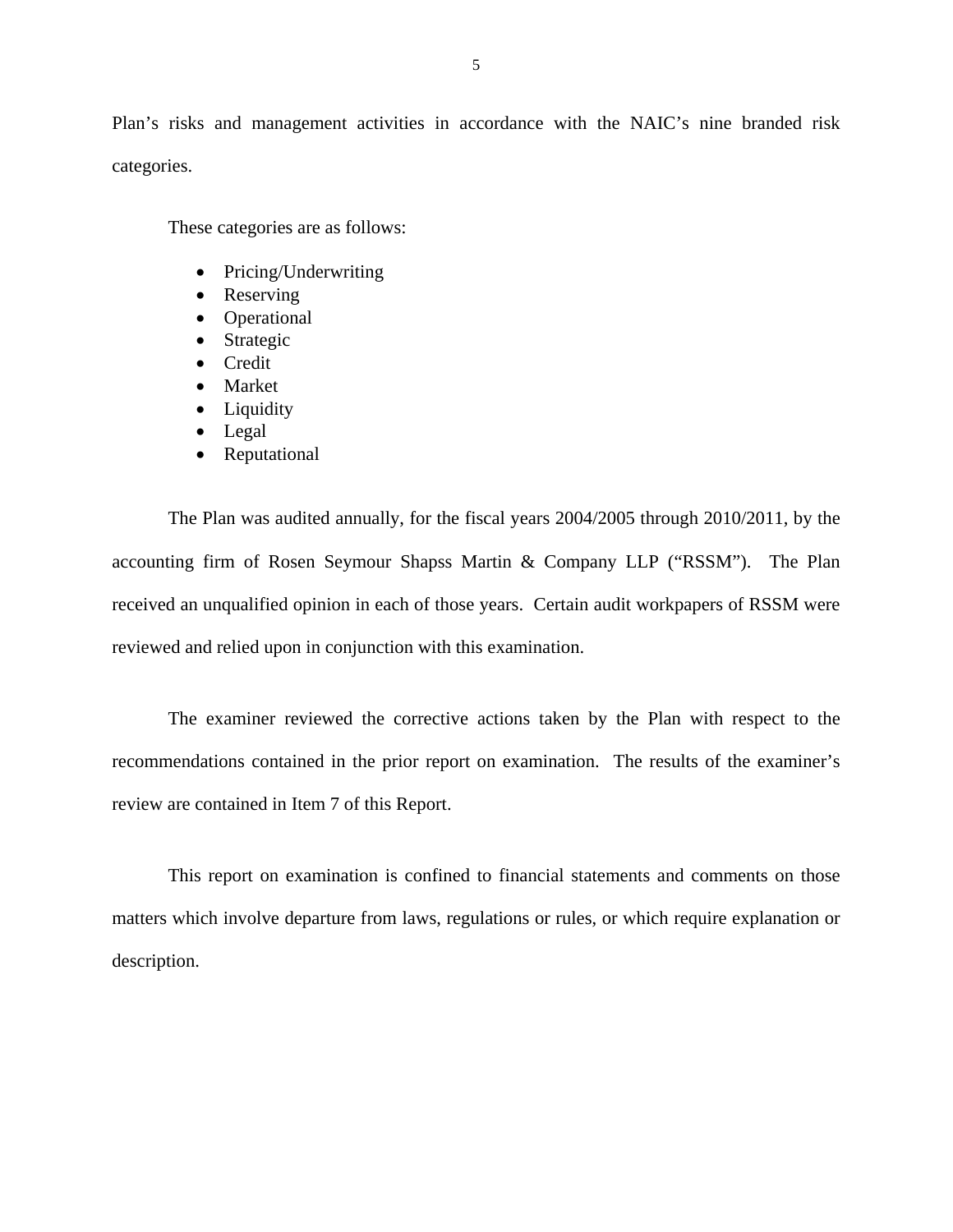#### **3. DESCRIPTION OF THE PLAN**

<span id="page-7-0"></span>Health Plan. The Plan is a multi-employer self-funded health benefits program operated exclusively for the benefit of the employees/retirees and their dependents of member City School Districts ("CSD") and Union Free School Districts ("UFSD"). The Plan has been in existence since 1986 and is composed of twenty-three separate school districts. It was issued a Certificate of Authority on October 1, 2003 by the Department, pursuant to the provisions of Article 47 of the New York Insurance Law, to operate as a municipal cooperative health benefit plan in accordance with its approved Cooperation Agreement in the State of New York, including the county of Westchester, where it originated as the Southern Westchester Schools Cooperative

The Plan's participants as of the examination date were as follows:

 Ardsley UFSD Pelham UFSD Irvington UFSD Bronxville UFSD Byram Hills CSD Dobbs Ferry UFSD Eastchester UFSD Edgemont UFSD Greenburgh #11 UFSD Greenburgh Central Schools #7 Harrison CSD Hastings-on-Hudson UFSD\* Hawthorne-Cedar Knolls UFSD Mt. Pleasant-Blythdale UFSD Mt. Pleasant Central Schools Mt. Pleasant Cottage School Mount Vernon CSD Portchester-Rye UFSD Rye City School District Rye Neck UFSD Tarrytown UFSD Tuckahoe UFSD White Plains CSD

\*Hastings-on-Hudson UFSD left SWSCHP, effective July 1, 2010, and then rejoined the Plan effective November 1, 2011.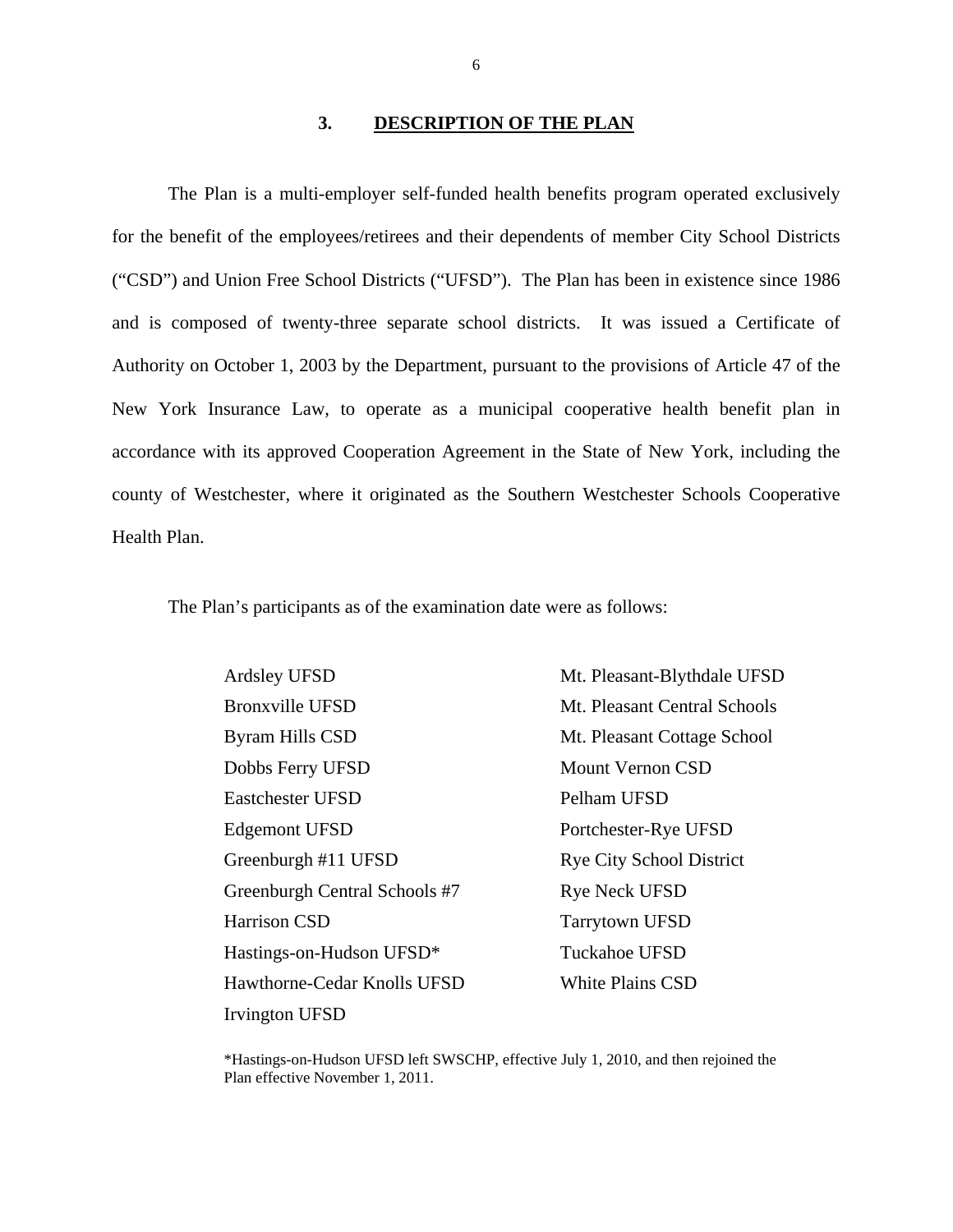<span id="page-8-0"></span>As of June 30, 2011, the Plan was a party to the following service agreements:

- 1. Wright Employees Service Company, LLC ("WESCO") Plan administrative services management;
- 2. POMCO, Inc.\* processed both hospital and medical claims;
- 3. Empire HealthChoice Assurance, Inc. hospital and professional physician network managing and network claims pricing;
- 4. Medco Health Solutions, Inc. prescription drug claims management and processing;
- 5. Coordinated Care Programs, LLC  $(a/k/a$  "Quantum") issuance of identification cards, patient education, medical management (utilization review), patient advocacy, and customer services;
- 6. Milliman Inc. provides independent annual reviews on the Plan's claims reserves;
- 7. The Segal Company provides general consulting and compliance services.

\*Effective September 1, 2011, POMCO, Inc. was replaced by Alicare, Inc., as SWSCHP's third-party claims administrator.

#### A. Management and Controls

Pursuant to its Municipal Cooperation Agreement, management control and administration of the Plan is to be vested in a Board of Governors ("Board"). The Municipal Cooperation Agreement of the Plan specifies that the Board of Governors shall select, from members of the Board, an Executive Committee consisting of a minimum of seven "Governors".

As of the examination date, the Executive Committee was comprised of the following seven members: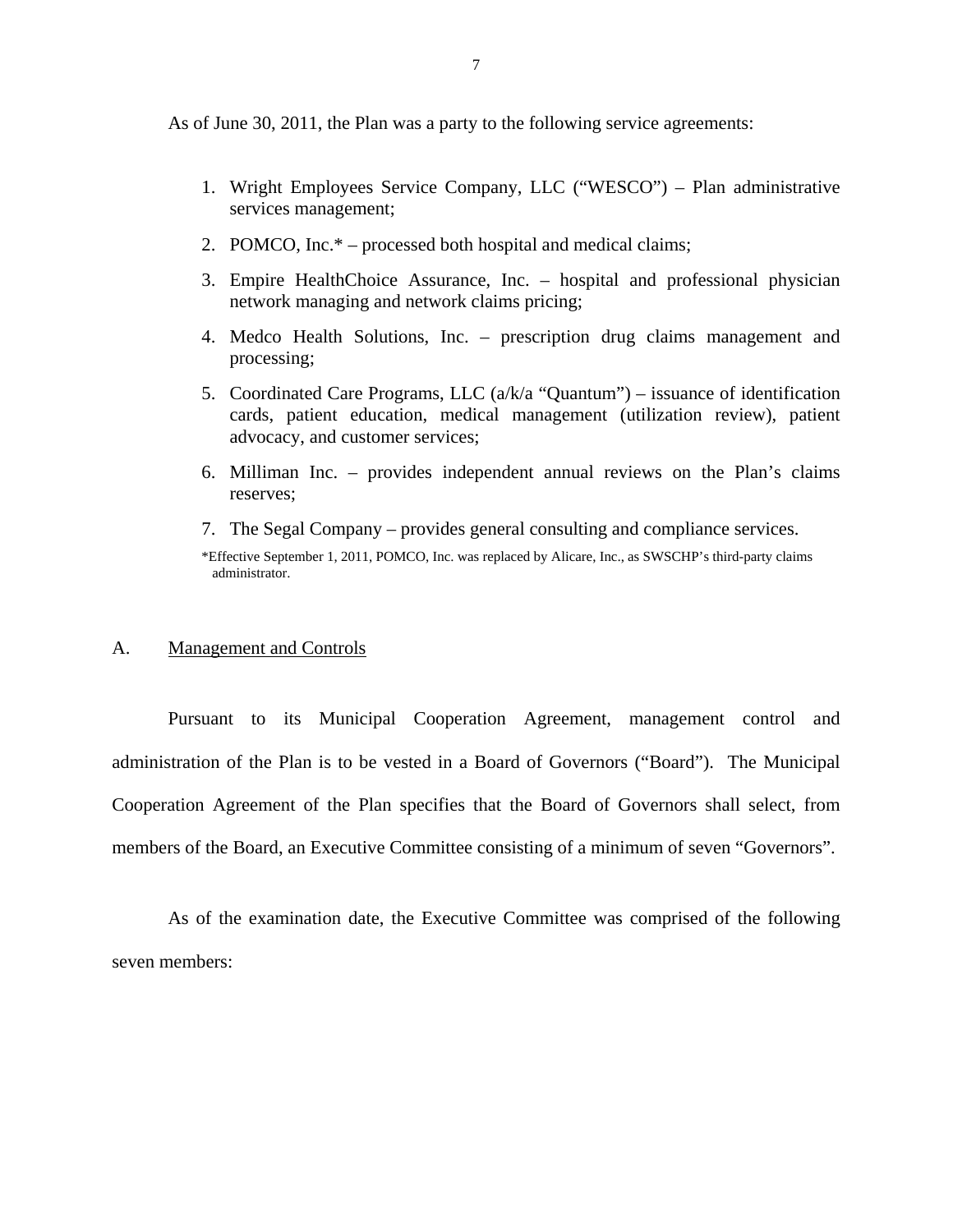| Name and Residence  | <b>Principal Business Affiliation</b>     |
|---------------------|-------------------------------------------|
| Dr. Kimberly Bucci  | <b>Assistant Superintendent Business,</b> |
| Hawthorne, NY       | <b>Rye Neck Union Free School</b>         |
| Dr. Norman Freimark | Superintendent,                           |
| Somers, NY          | Mt. Pleasant Cottage School               |
| <b>James Reese</b>  | Assistant Superintendent,                 |
| Holmes, NY          | Irvington UFSD                            |
| <b>Fred Seiler</b>  | <b>Assistant Superintendent Business,</b> |
| Ossining, NY        | <b>White Plains CSD</b>                   |
| Dr. Edward Shine    | Superintendent,                           |
| Easton, CT          | <b>Rye City School District</b>           |
| Dr. Howard Smith    | Superintendent,                           |
| Tarrytown, NY       | <b>Tarrytown UFSD</b>                     |
| Louis Wool          | Superintendent,                           |
| Shrub Oak, NY       | Harrison CSD                              |

 Effective July 1, 2011, James Reese and Dr. Norman Freimark retired from their positions. They were succeeded by Angelo Rubbo and Dr. Marilyn Terranova, respectively.

A review of the minutes of the Executive Committee meetings conducted during the

examination period indicated that the meetings were generally well attended with all members

attending at least one-half of the meetings they were eligible to attend.

Section 5, Article IV of SWSCHP's Municipal Cooperation Agreement states, in part:

"*The Board of Governors shall have not fewer than one regularly scheduled meeting(s) in each year, and more frequently as the Board of Governors may determine, at times and places, to be determined by the Board…"* 

Section 6, Article IV of SWSCHP's Municipal Cooperation Agreement states, in part:

*"…The President shall conduct all the meetings of the Board of Governors and shall provide for the keeping of minutes of such proceedings…"*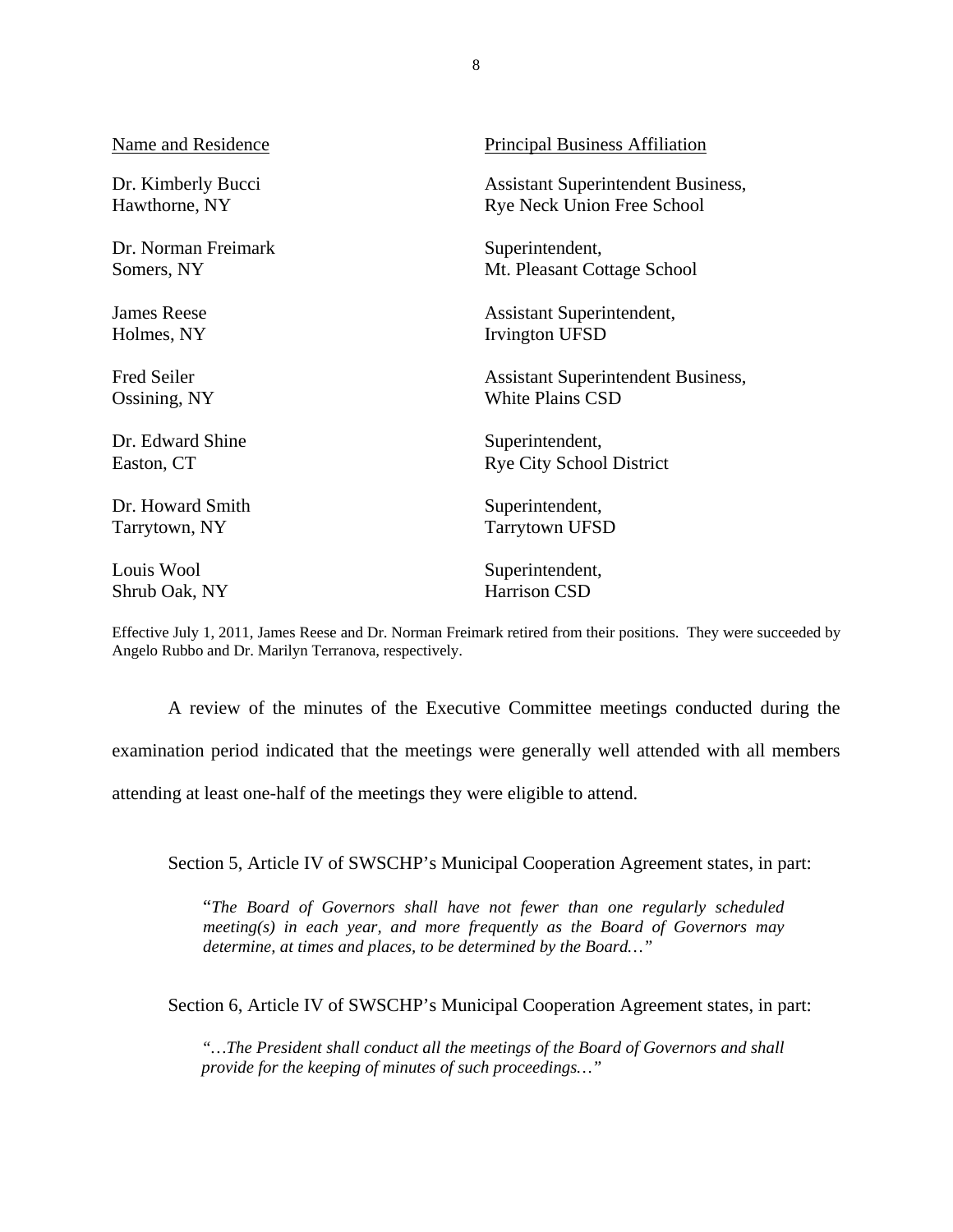The Plan's Board of Governors met once a year at its annual general member meetings held during the examination period. However, the Board failed to take minutes for all of their six (6) annual general member meetings in violation of the requirements of Section 6, Article IV of its Municipal Cooperation Agreement.

It is recommended that SWSCHP's Board complies with the requirements of Section 6, Article IV of its Municipal Cooperation Agreement by taking minutes of its annual general member meetings and by having the President of the Board of Governors provide for the keeping of said minutes.

Section 14, Article IV of SWSCHP's Municipal Cooperation Agreement states:

*"Not less than 15 days prior to the end of every fiscal year, a general meeting of all Plan members shall be held, at which each member may be represented by its general meeting, the Plan members may, by majority vote of the total membership, decide on any propositions which may be put to them by the Board of Governors, the Executive Committee, or by a group of Plan members aggregating not less than twenty-five percent (25%) in number of the total Plan membership; elect successors to an Executive Committee members whose terms are to expire at the end of the current fiscal year; and also, by two-thirds vote of the total membership, remove and replace any Executive Committee member."(emphasis added)* 

It should be noted that elections of Executive Committee members did not occur at any of SWSCHP's annual general member meetings during the examination period. Such elections are required by the provisions of Section 14, Article IV of the Plan's Municipal Cooperation Agreement.

It is recommended that SWSCHP complies with Section 14, Article IV of its Municipal Cooperation Agreement by conducting elections of its Executive Committee members during its annual general member meetings.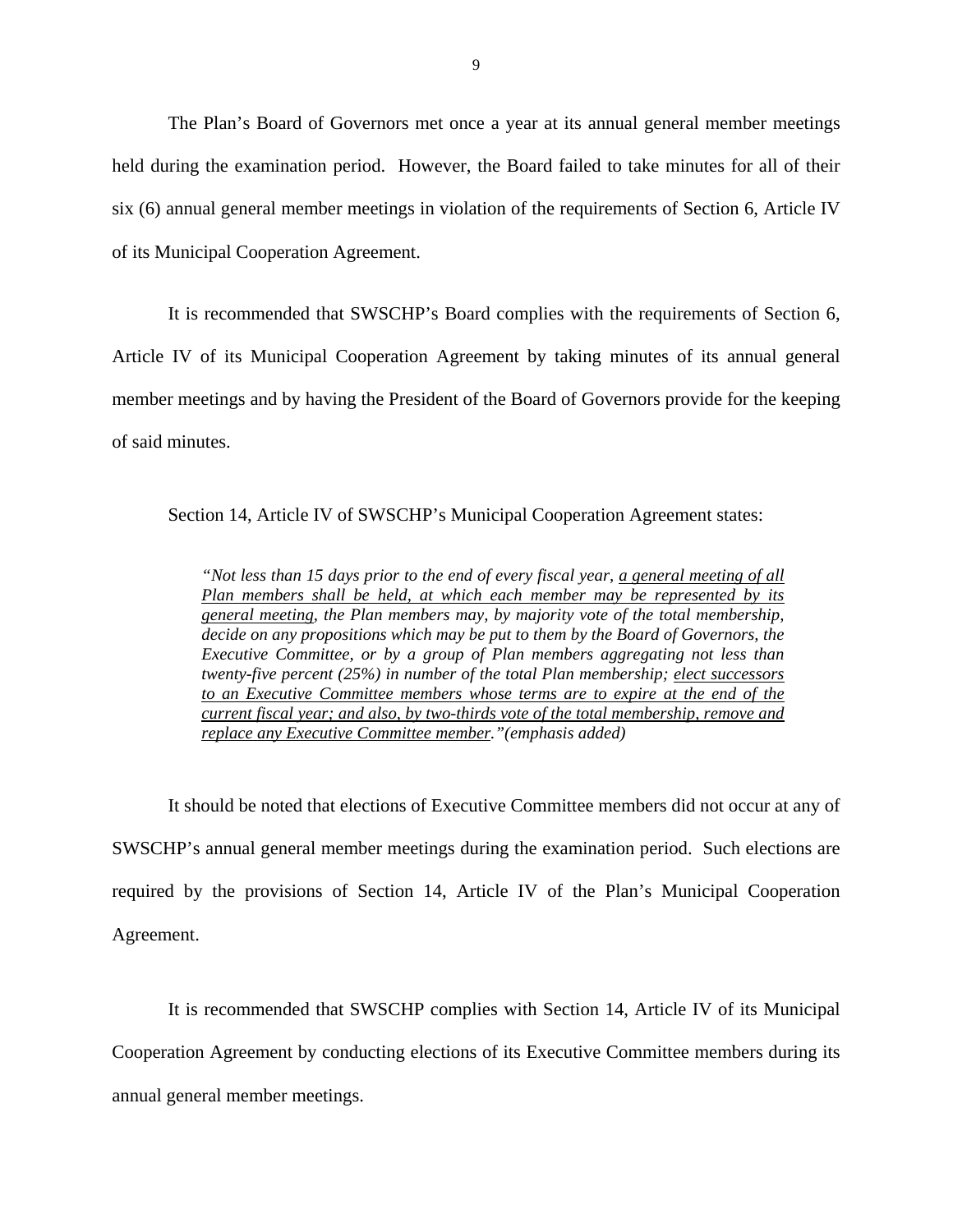In response to the aforementioned recommendations, on March 30, 2012, subsequent to the examination period, SWSCHP's Executive Committee adopted procedures to elect its Executive Committee members at its annual general member meetings. Additionally, SWSCHP recorded the minutes of its 2012 annual general member meeting.

The principal officers of the Plan as of June 30, 2011, were as follows:

| Title                          |
|--------------------------------|
| President                      |
| Vice President                 |
| <b>Chief Financial Officer</b> |
| <b>Executive Director</b>      |
|                                |

Effective July 1, 2011, James Reese and Herb Friedman resigned from their respective Executive positions. On October 27, 2010, Dr. Norman Freimark was elected as SWSCHP's Executive Director; his election became effective July 1, 2011. On May 20, 2011, Dr. Howard Smith was elected as President and Fred Seiler was elected as Chief Financial Officer; both appointments becoming effective July 1, 2011.

A review of the Plan's Conflict of Interest policy was conducted. The policy requires that each Executive Committee member annually, at the beginning of each fiscal year, complete a questionnaire regarding activities or interests that might impair or have the appearance of impairing independence of judgment. The examiner reviewed the declarations for the examination period and no issues were noted.

In accordance with the requirements of Section  $4703(b)(2)$  of the New York Insurance Law, the Plan maintains adequate fidelity bond coverage for its Chief Financial Officer.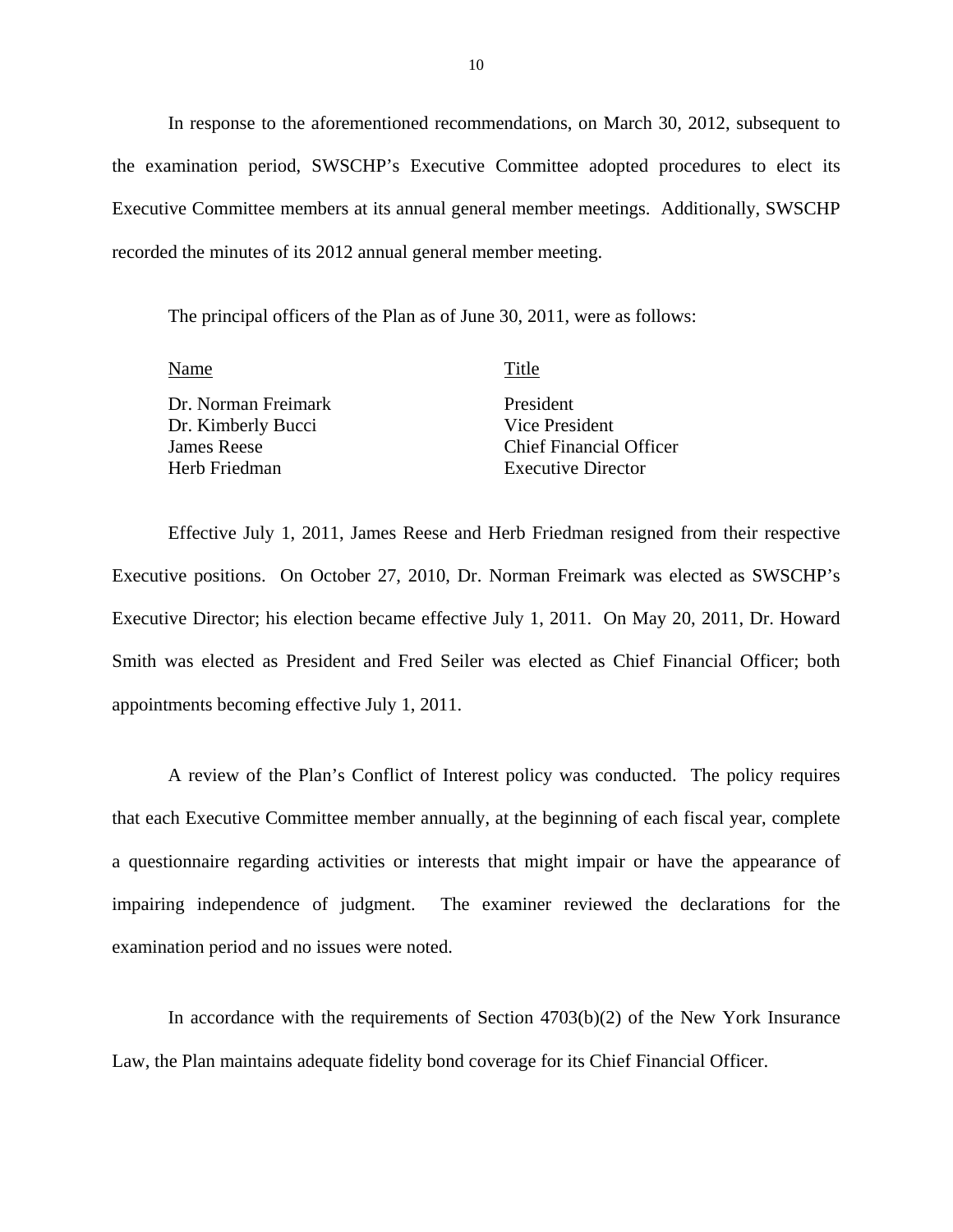### <span id="page-12-0"></span>B. Territory and Plan of Operation

Effective October 1, 2003, the Plan was granted a certificate of authority by the Department, under the provisions of Article 47 of the New York Insurance Law, to operate as a municipal cooperative health benefit plan in the State of New York.

The Plan's enrollment consisted of 20,127 members at June 30, 2011, which was approximately one percent (1%) more than the prior year-end enrollment of 20,005 members.

#### C. Stop-Loss Insurance

In accordance with the requirements of Sections  $4707(a)(1)$  and (2) of the New York Insurance Law, the Plan maintained stop-loss insurance coverage, with Highmark Life Insurance Company of New York, a New York licensed life insurance company, during the examination period. The contract was renewed subsequent to the examination date, on July 1, 2011.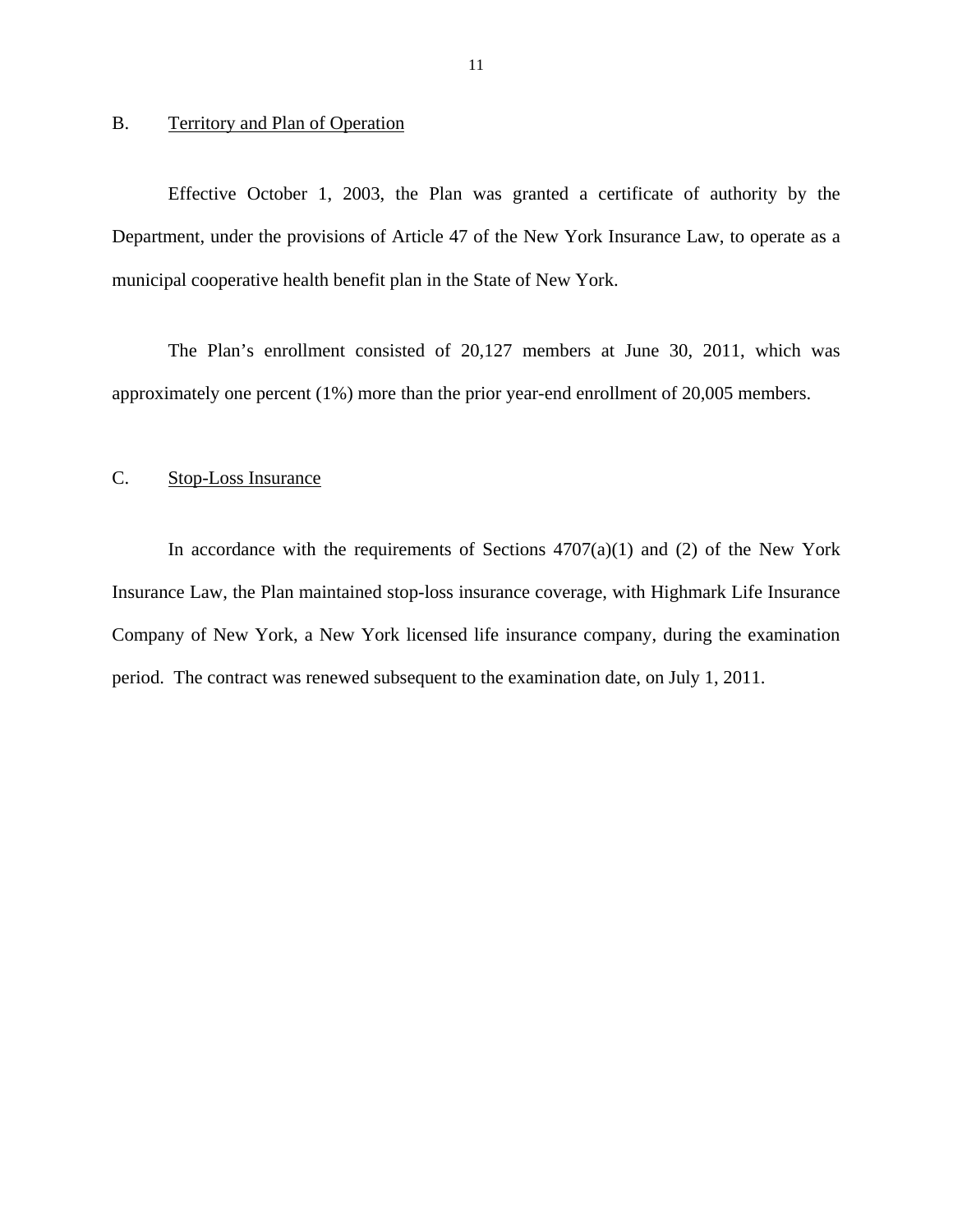# **4. FINANCIAL STATEMENTS**

# A. Balance Sheet

The following shows the assets, liabilities and net worth as contained in the Plan's filed annual statement as of June 30, 2011:

| <b>Assets</b>                                 | Examination               | Plan            |
|-----------------------------------------------|---------------------------|-----------------|
| Cash                                          | \$10,583,538              | \$10,583,538    |
| Premium receivable                            | 2,213,088                 | 2,213,088       |
| Investment income receivables                 | 265,873                   | 265,873         |
| Aggregate write-ins:                          |                           |                 |
| Stop-loss reimbursement                       | 713,627                   | 713,627         |
| Medicare D subsidy reimbursement              | 678,167                   | 678,167         |
| Medco claims settlement                       | 2,527,000                 | 2,527,000       |
| Long-term investments                         | 47,408,413                | 47,408,413      |
| <b>Total assets</b>                           | \$64,389,706              | \$64,389,706    |
| Liabilities                                   |                           |                 |
| Accounts payable                              | $\mathbb{S}$<br>4,881,806 | 4,881,806<br>\$ |
| Claims payable                                | 16,669,481                | 16,669,481      |
| <b>Additional reserve</b>                     | 4,664,439                 | 4,664,439       |
| Aggregate write-ins:                          |                           |                 |
| Accrued premium deficiency                    | 12,262,000                | 12,262,000      |
| Due to broker on purchase of US Treasury note | 1,666,543                 | 1,666,543       |
| <b>Total liabilities</b>                      | \$40,144,269              | \$40,144,269    |
| <b>Net Worth</b>                              |                           |                 |
| Contingency reserves                          | 5,366,810                 | 5,366,810       |
| Retained earnings/fund balance                | 18,878,627                | 18,878,627      |
| Total net worth                               | \$24,245,437              | \$24,245,437    |
| Total liabilities and net worth               | \$64,389,706              | \$64,389,706    |

 **Note:** The Plan is a municipal cooperative health benefit plan which falls under IRC Section 115(1), which exempts the Plan from federal income tax. The examiner is unaware of any potential exposure of the Plan to any tax assessments and no liability has been established herein relative to such contingency.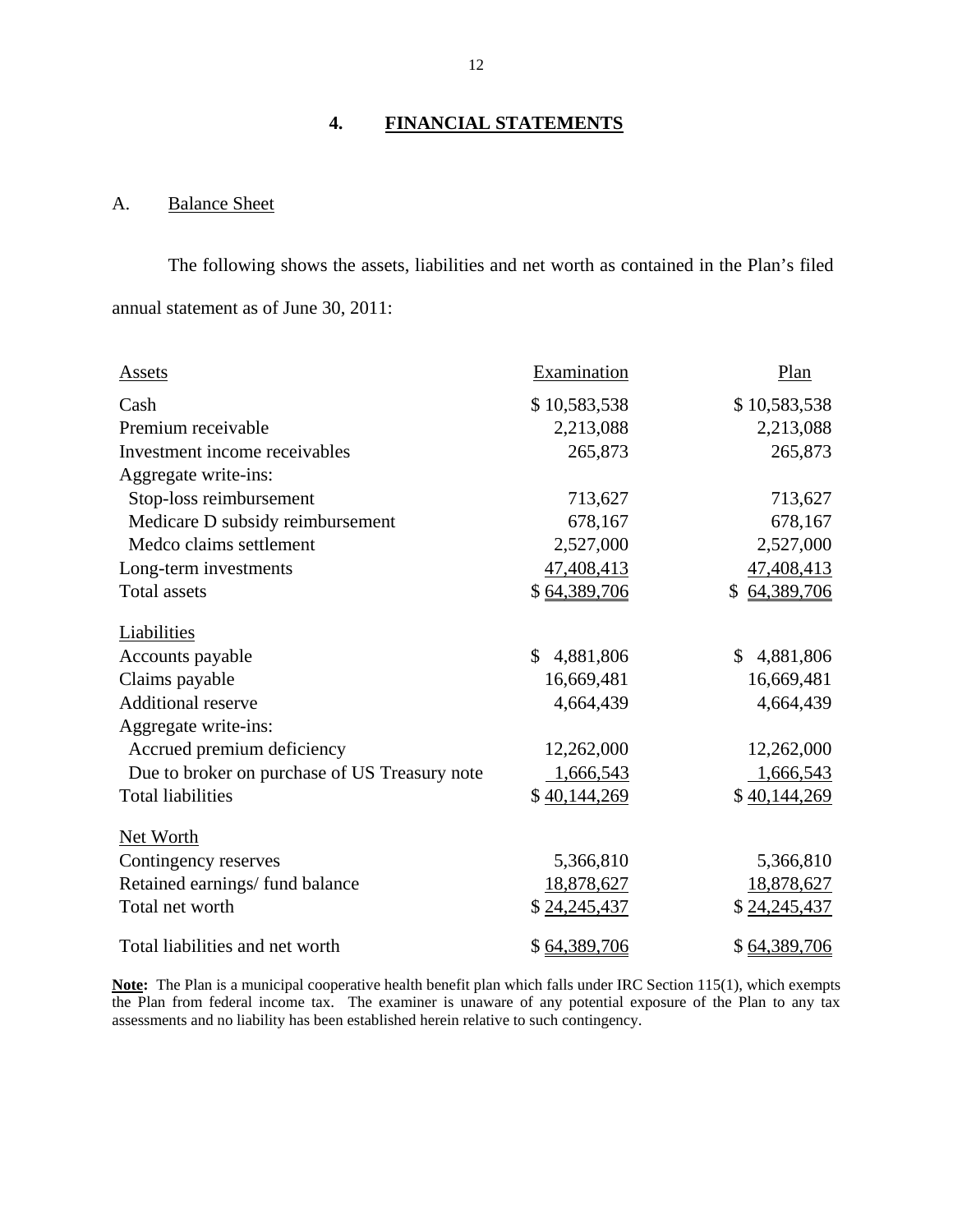# B. Statement of Revenue, Expenses and Net Worth

This examination covered the period from July 1, 2004 through June 30, 2011. Net

worth increased by \$8,467,531 during the examination period, detailed as follows:

| Revenue                                                          |                             |                        |              |
|------------------------------------------------------------------|-----------------------------|------------------------|--------------|
| Premiums<br>Net investment income                                | \$741,488,689<br>10,876,896 |                        |              |
| Aggregate write-ins for other revenues                           | 19,726,235                  |                        |              |
| Total revenue                                                    |                             | \$772,091,820          |              |
| <b>Expenses</b>                                                  |                             |                        |              |
| Medical and hospital expenses<br>Administration expenses         | 706,468,638<br>55,377,761   |                        |              |
| Total expenses                                                   |                             | 761,846,399            |              |
| Net income                                                       |                             | \$10,245,421           |              |
|                                                                  |                             |                        |              |
| Changes in Net Worth                                             |                             |                        |              |
| Net worth, per report on examination<br>as of June 30, 2004      |                             |                        | \$15,777,906 |
|                                                                  | Gains in<br>Net Worth       | Losses in<br>Net Worth |              |
| Net income                                                       | \$10,245,421                |                        |              |
| Increase in surplus<br>Changes in retained earnings/fund balance | 1,784,338                   | \$3,562,228            |              |
| Net increase in net worth                                        |                             |                        | \$8,467,531  |
| Net worth, per report on examination<br>as of June 30, 2011      |                             |                        | \$24,245,437 |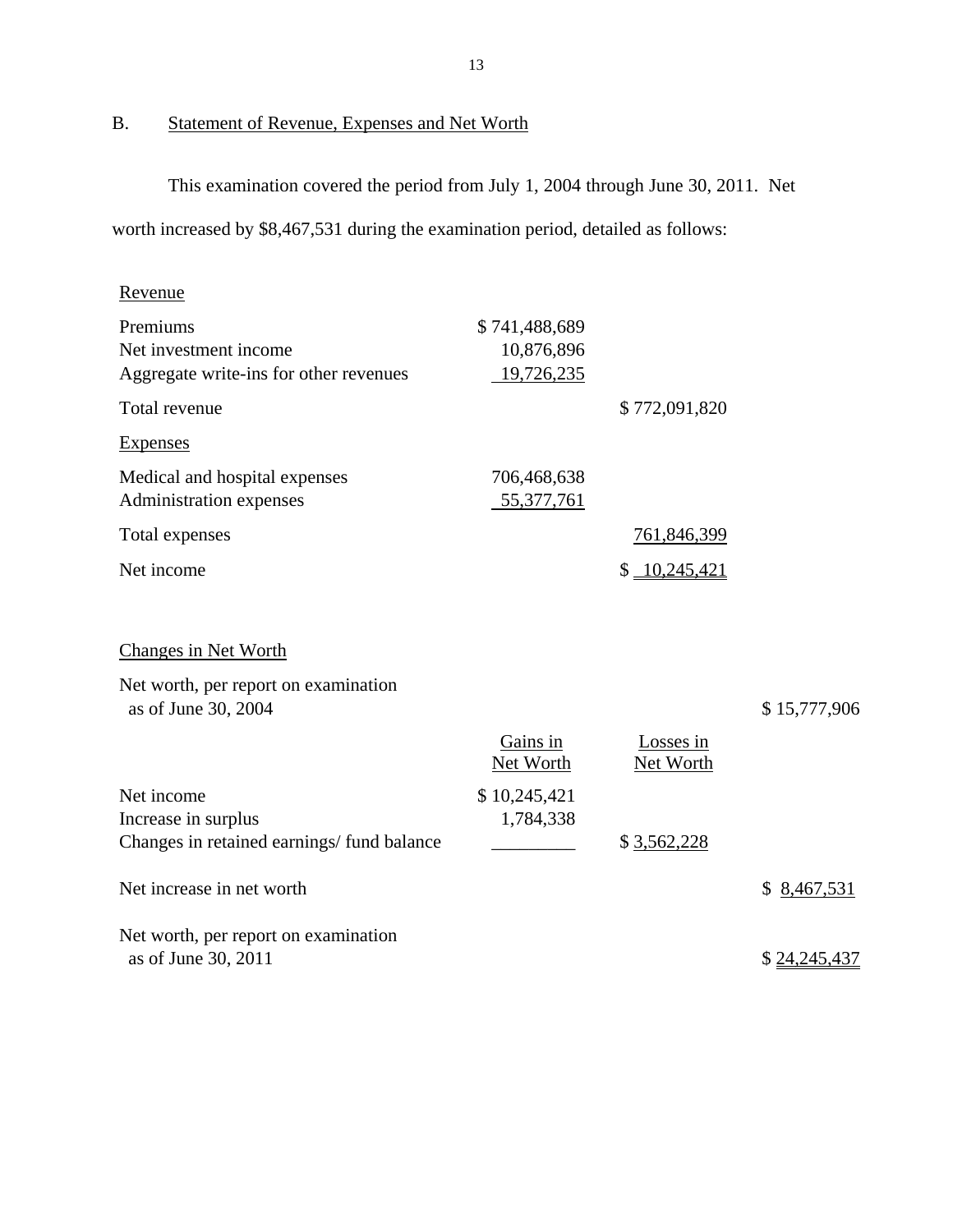## **5. CLAIMS PAYABLE**

<span id="page-15-0"></span>The examination liability of \$16,669,481 for the above captioned account is the same as the amount reported by the Plan in its filed June 30, 2011 annual statement. In June 2003, the Plan requested and was granted permission by the Department, to reduce its reserves for claims and related expenses to 17% (\$16,669,481 claims payable and a \$4,664,439 additional reserve, which are reflected in the balance sheet contained herein as liabilities) of the current year's expected incurred claims and expenses.

It should be noted that the reserves for the above captioned account are required to be established pursuant to Section 4706(a)(1) of the New York Insurance Law.

Section  $4706(a)(1)$  of the New York Insurance Law states:

"(a) Notwithstanding any provision of law, the governing board of a municipal cooperative health benefit plan shall establish a reserve fund, and the plan's chief fiscal officer shall cause to be paid into the reserve fund the amounts necessary to satisfy all contractual obligations and liabilities of the plan, including:

expenses thereon for the current plan year, unless a qualified actuary has (1) a reserve for payment of claims and expenses thereon reported but not yet paid, and claims and expenses thereon incurred but not yet reported which shall not be less than an amount equal to twenty-five percent of expected incurred claims and demonstrated to the superintendent's satisfaction that a lesser amount will be adequate."(*emphasis added*)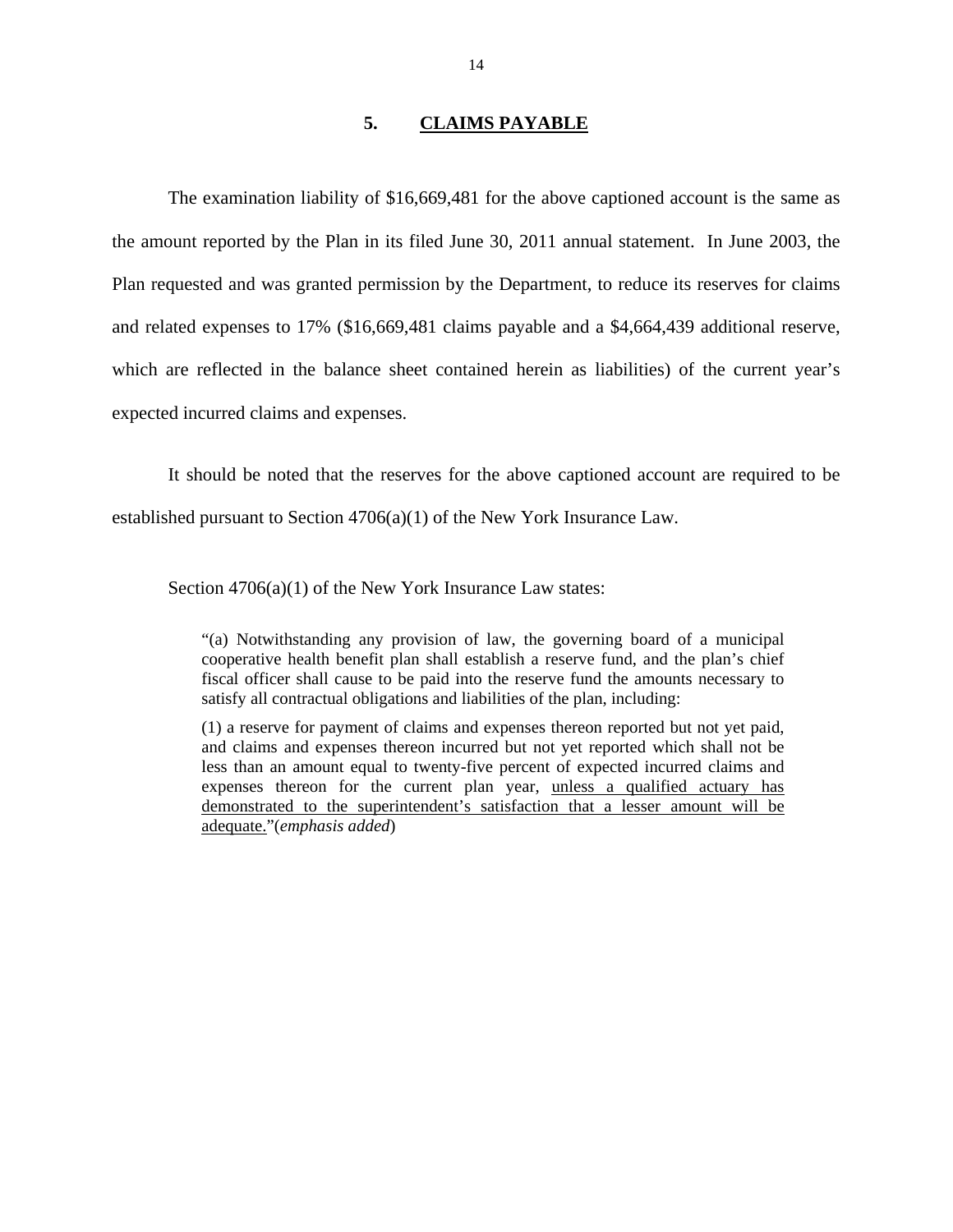#### **6. MARKET CONDUCT ACTIVITIES**

<span id="page-16-0"></span>In the course of this examination, a review was made of the manner in which the Plan conducts its business practices and fulfills its contractual obligations to policyholders and claimants. The review was general in nature and is not to be construed to encompass the more precise scope of a market conduct examination.

The review was directed at the practices of the Plan in the following major areas:

- A. Claims processing
- B. Explanation of benefits
- C. Utilization review
- D. Summary Plan Description
- E. Central complaint log
- F. Audits of third-party administrators

#### A. Claims Processing

The examination included a review of the Plan's claims settlement practices and oversight of the claims adjudication process by the Plan's management. During the examination period, SWSCHP had two third-party claim administrators ("TPAs"): Empire HealthChoice Assurance, Inc., an accident and health insurer licensed under Article 42 of the New York Insurance Law, (year 2000 to 2007), and POMCO, Inc. (January 1, 2008 to August 31, 2011). Both TPAs owned the provider and hospital networks utilized by SWSCHP members during the period they served.

On October 1, 2009, SWSCHP signed a Jointly Administered Arrangement Administrative-Service-only Agreement ("JAA ASO agreement") with Empire HealthChoice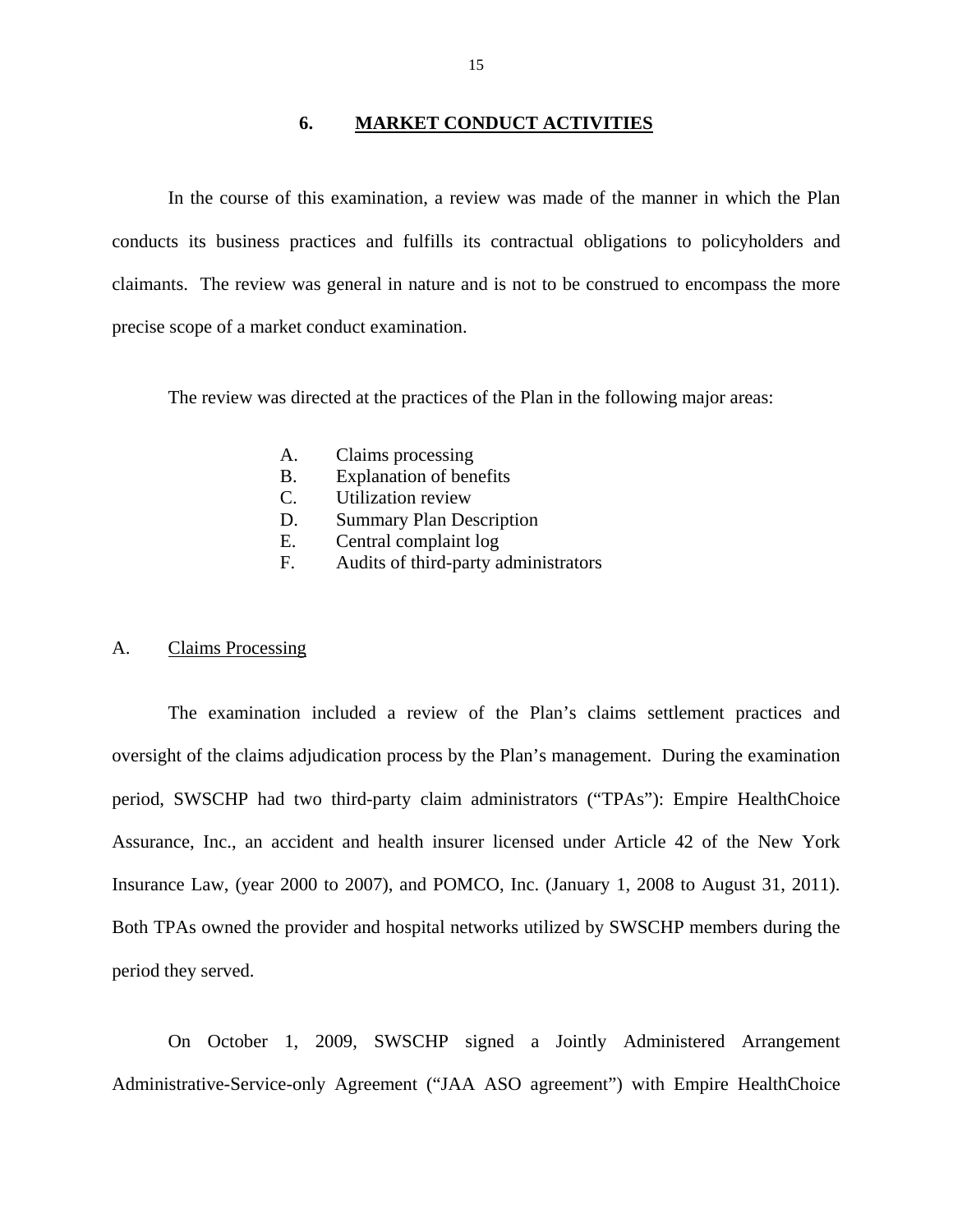Assurance, Inc. Under this agreement, SWSCHP members obtain access to the BlueCard program which is formed and administered by Empire HealthChoice Assurance, Inc., and other local BlueCross BlueShield plans (jointly, "Empire BCBS group"). The BlueCard program gives SWSCHP members access to all BCBS provider and hospital networks (jointly, "JAA network") owned by the Empire BCBS group within the United States.

Under the JAA ASO agreement, the Empire BCBS group administered the filing, pricing, and the remittances of all of the BlueCard claims ("JAA claims") while POMCO, Inc., verified member eligibility, coordination of benefits, pre-authorization, benefit coverage, and out-ofpocket costs, etc. for these JAA claims. All JAA claims were processed as in-network.

In addition to the JAA claims, POMCO, Inc. also administered and processed all non-JAA claims which consisted of out-of-network (out of both JAA and POMCO networks) claims and POMCO in-network claims.

On August 31, 2011, SWSCHP terminated its claims administrative agreement with POMCO, Inc. Via a Request-for-Proposals ("RFP") process, the Plan selected Alicare, Inc. ("Alicare"), to be its new claims administrator, effective September 1, 2011. Alicare, Inc. does not have its own provider/ hospital network. SWSCHP will utilize the JAA network for its innetwork benefits.

The following chart displays the claim administrators and provider/ hospital networks SWSCHP had from July 1, 2000 to August 31, 2012 (subsequent the examination date):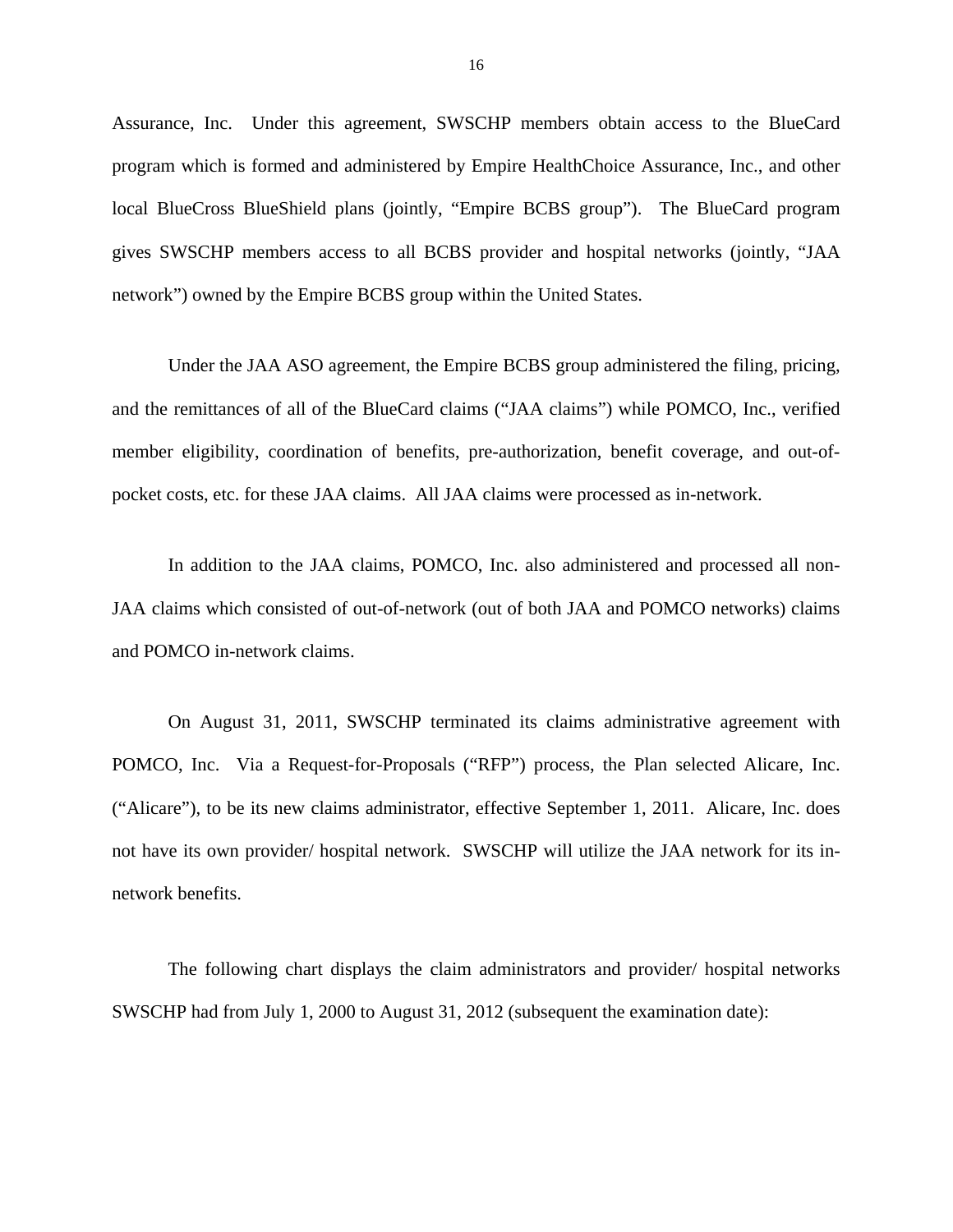| <b>Service Period</b>     | <b>Claims Administrator</b>         | <b>SWSCHP's Providers and Hospitals</b> |
|---------------------------|-------------------------------------|-----------------------------------------|
|                           |                                     | Network(s)                              |
|                           |                                     |                                         |
| $07/01/2000 - 12/31/2007$ | Empire HealthChoice Assurance, Inc. | Empire HealthChoice Assurance, Inc.     |
| $01/01/2008 - 10/31/2009$ | POMCO, Inc.                         | POMCO, Inc.                             |
| $11/01/2009 - 08/31/2011$ | POMCO, Inc.                         | POMCO, Inc. & JAA                       |
| $09/01/2011$ – present    | Alicare, Inc.                       | JAA                                     |

A review of the Plan's claims practices and procedures was performed using a statistical sample of claims adjudicated during the period July 1, 2010 through June 30, 2011, in order to evaluate the overall accuracy and compliance environment of its claims processing. The examiner selected a sample of 167 hospital claims and 167 medical claims and evaluated the selected claims, testing various attributes deemed necessary for successful claims processing activities.

The statistical random sampling process, which was performed using the computer software program ACL, was utilized to test various attributes deemed necessary for successful claims processing activity. The objective of this sampling process was to be able to test and reach conclusions about all predetermined attributes, individually, or on a combined basis. For example, if ten attributes were being tested, conclusions about each attribute individually, or on a collective basis, could be concluded for each claim in the sample.

The term "claim" can be defined in a myriad of ways. The following is an explanation of the term for the purposes of this report: "claim" is defined by the Plan as a grouping of all line items (i.e., procedures or services) on any one claim form. It was possible, through the computer system used for this examination, to match or "roll-up" all procedures on the original form, into one line, which is the basis of the Department's statistical sample of claims or the sample unit.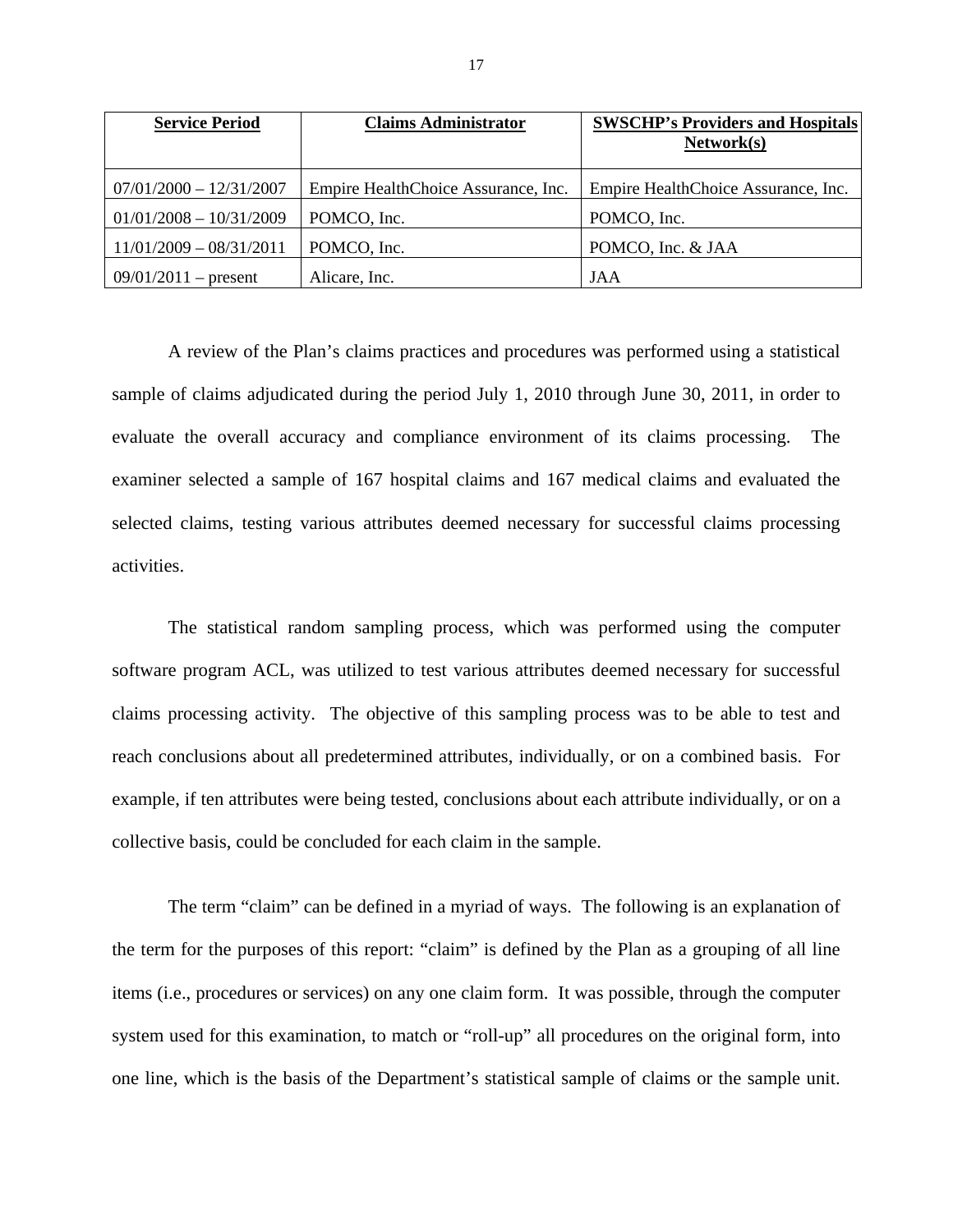<span id="page-19-0"></span>To ensure the completeness of the claims population being tested, the total dollars paid were accumulated and reconciled to the paid claims data reported by the Plan for the period July 1, 2010 through June 30, 2011.

There were no issues or areas of non-compliance identified during the claims review.

#### B. Explanation of Benefits Statements

Section 3234(b) of the New York Insurance Law states:

- "(b) The explanation of benefits form must include at least the following:
- (1) the name of the provider of service the admission or financial control number, if applicable;
- (2) the date of service;
- (3) an identification of the service for which the claim is made;
- (4) the provider's charge or rate;
- (5) the amount or percentage payable under the policy or certificate after deductibles, co-payments, and any other reduction of the amount claimed;
- (6) a specific explanation of any denial, reduction, or other reason, including any other third-party payor coverage, for not providing full reimbursement for the amount claimed; and
- (7) a telephone number or address where an insured or subscriber may obtain clarification of the explanation of benefits, as well as a description of the time limit, place and manner in which an appeal of a denial of benefits must be brought under the policy or certificate and a notification that failure to comply with such requirements may lead to forfeiture of a consumer's right to challenge a denial or rejection, even when a request for clarification has been made." (emphasis added)

Upon review of the explanation of benefits statements ("EOBs") issued subsequent the examination period by Alicare, Inc., on behalf of SWSCHP, it was noted that the EOBs did not contain the forfeiture notification of the consumer's right, as required by Section 3234(b)(7) of the New York Insurance Law.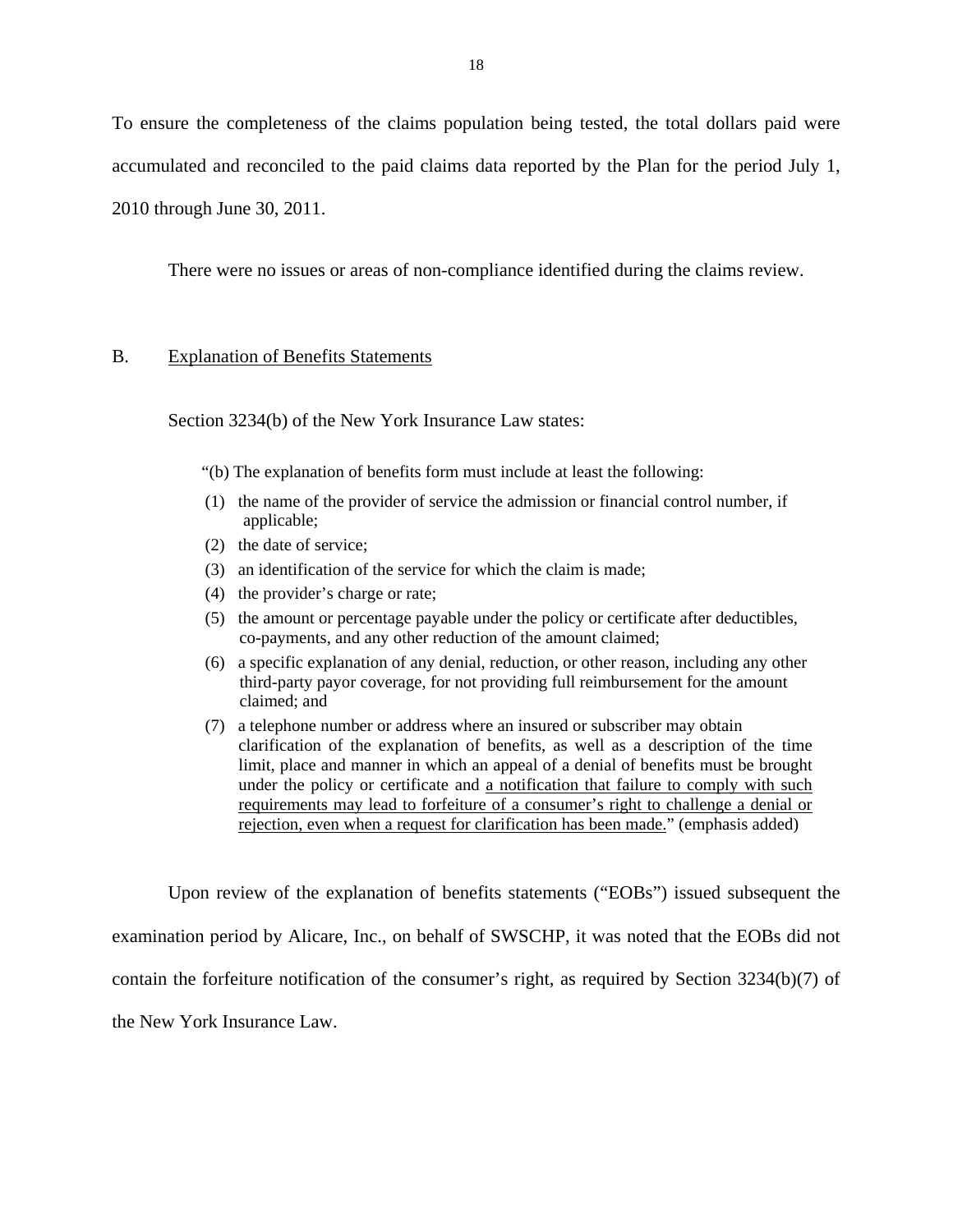<span id="page-20-0"></span>It is recommended that SWSCHP ensure that its TPA, Alicare, Inc., provide the required aforementioned forfeiture notification on all of SWSCHP's member EOBs, in accordance with the requirements of Section 3232(b)(7) of the New York Insurance Law.

#### C. Utilization Review

Sections 4901, 4902, 4903 and 4904 of the New York Insurance Law set forth the minimum program standards and requirements for utilization review ("UR") determinations and appeals of adverse determinations by utilization review agents.

The examiner reviewed medical utilization reviews performed during the twelve-month period July 1, 2010 through June 30, 2011, all of which were administered by the Plan's TPA, Coordinated Care Program, LLC ("CCP"). The Plan is not required to report utilization review cases in its filed annual or quarterly statements, nor its data requirements filings. Per the examiner's request, CCP provided a listing of cases requiring utilization review determinations covering the period July 1, 2010 through June 30, 2011. Thirty (30) cases (one (1) prospective, seventeen (17) concurrent reviews, and twelve (12) retrospective reviews) were selected for review by the examiner.

The examiner determined that six (6) of the selected UR cases had been misclassified in CCP's system: three (3) prospective cases were misclassified as concurrent; two (2) concurrent cases were misclassified as retrospective; and one (1) retrospective case was misclassified as concurrent. After the reclassification, the following was the new composition of the thirty (30) selected cases: four (4) prospective, fifteen (15) concurrent reviews, and eleven (11) retrospective reviews.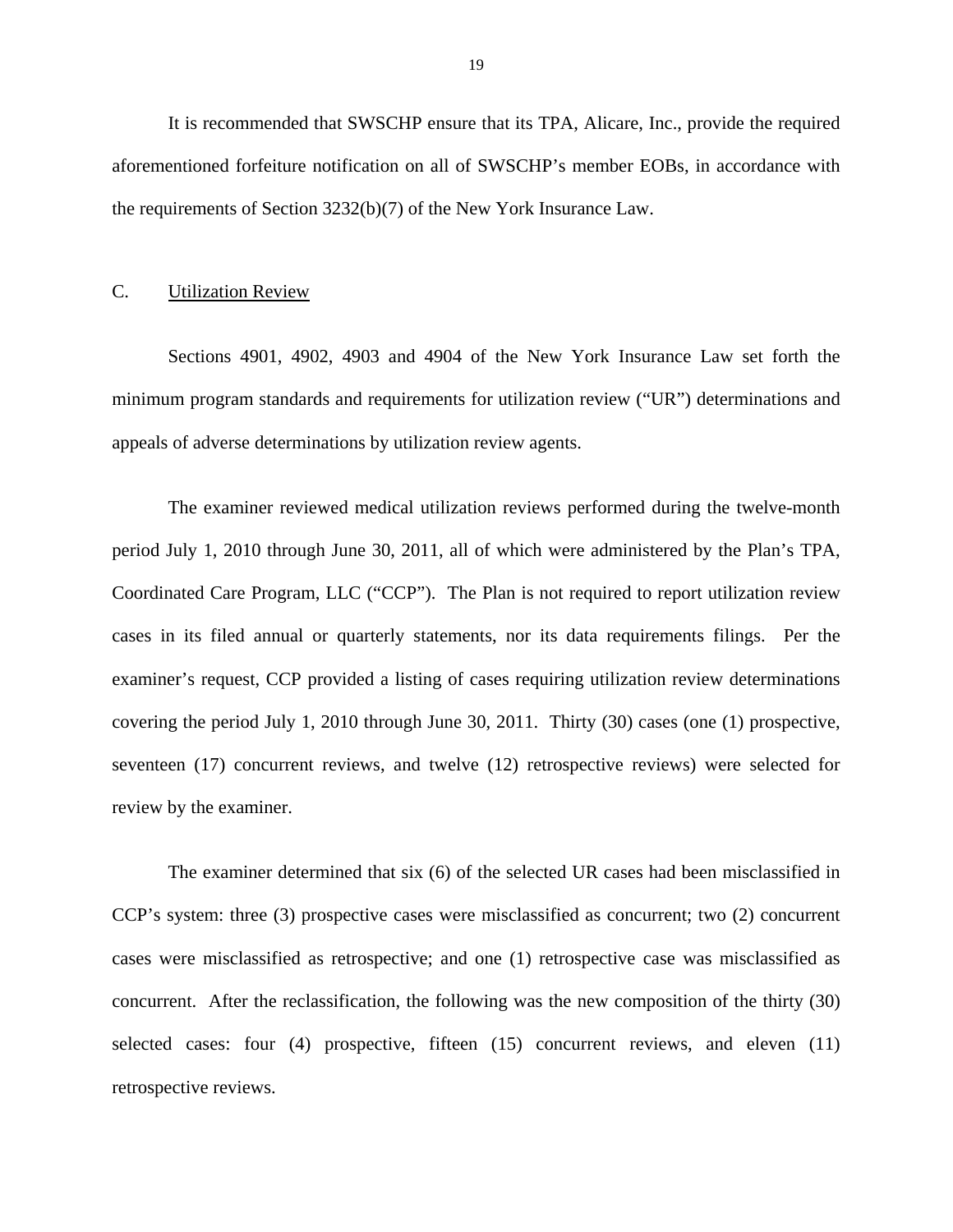It is recommended that the Plan ensure that its TPA, CCP, properly classify its utilization reviews into the correct (prospective, concurrent, and retrospective) categories.

#### *(i) Prospective Utilization Reviews*

Four (4) cases selected for review pertained to "prospective" utilization review determinations.

Section 4903(b) of the New York Insurance Law states:

"(b) A utilization review agent shall make a utilization review determination involving health care services which require pre-authorization and provide notice of a determination to the insured or insured's designee and the insured's health care provider by telephone and in writing within three business days of receipt of the necessary information."

SWSCHP's policy for its Utilization Reviews determinations entitled "*Clinical Review Process Timeframes - NY*" states in part:

> *"… Once a determination is made the member and provider are to be notified telephonically and in writing within the timeframes established below…"*

For all four (4) cases reviewed, CCP, on behalf of the Plan, failed to provide telephonic notification of their determination to the insured or insured's designee and the insured's health care provider in violation of Section 4903(b) of the New York Insurance Law and of its Clinical Review Process Timeframes *-* NY policy.

It is recommended that in regard to prospective utilization reviews, the Plan ensure that its TPA, CCP, comply with the requirements of Section 4903(b) of the New York Insurance Law and with its Clinical Review Process Timeframes *-* NY policy by providing telephonic notices in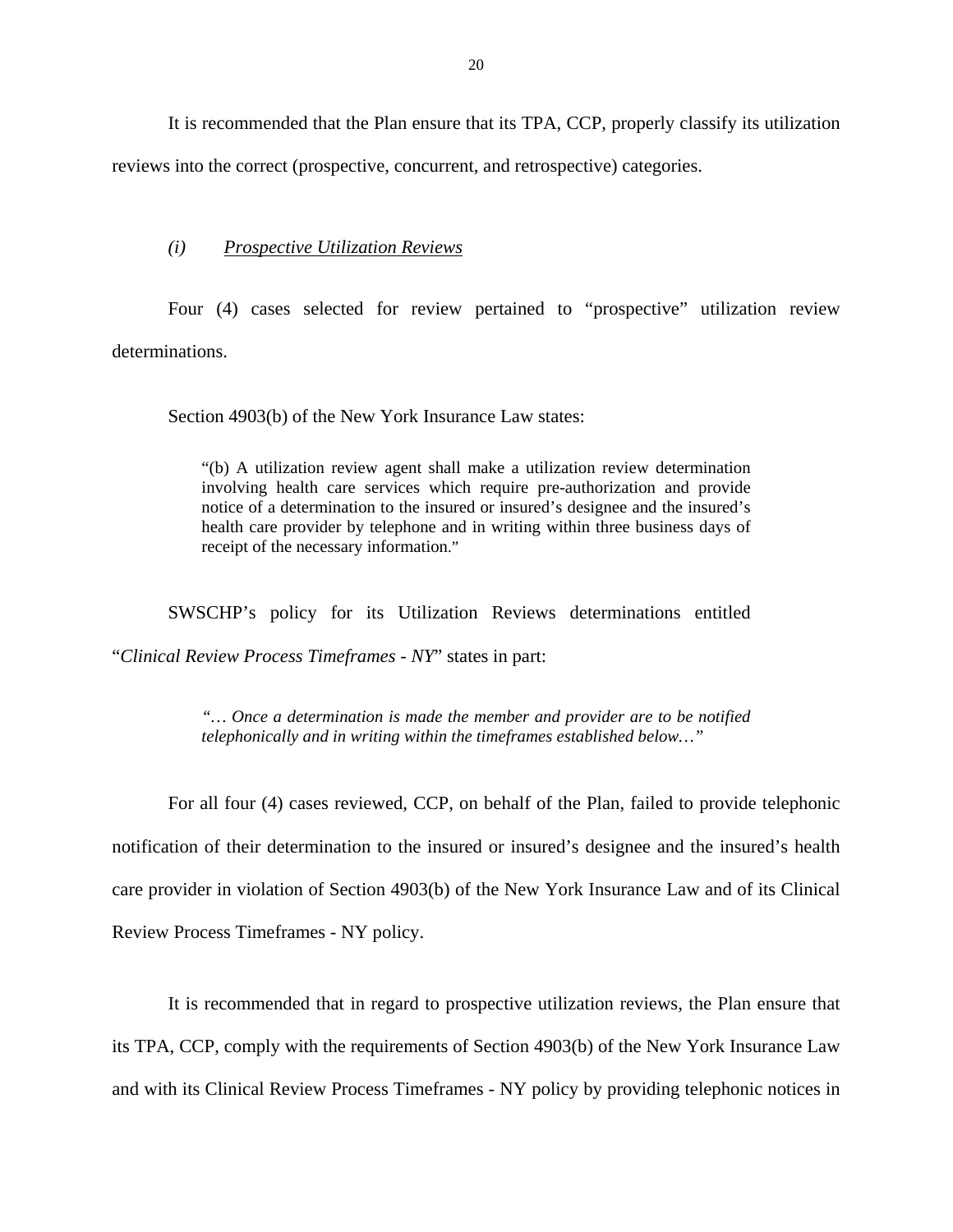addition to the written notifications, of their determination to the insured or the insured's designee and the insured's provider.

#### *(ii) Concurrent Utilization Reviews*

Fifteen (15) cases selected for review pertained to "concurrent" utilization review determinations.

Section 4903(c) of the New York Insurance Law states in part:

"A utilization review agent shall make a determination involving continued or extended health care services, additional services for an insured undergoing a course of continued treatment prescribed by a health care provider, or home health care services following an inpatient hospital admission, and shall provide notice of such determination to the insured or the insured's designee, which may be satisfied by notice to the insured's health care provider, by telephone and in writing within one business day of receipt of the necessary information except, with respect to home health care services following an inpatient hospital admission, within seventy-two hours of receipt of the necessary information when the day subsequent to the request falls on a weekend or holiday…"

SWSCHP's policy for its Utilization Reviews determinations entitled "*Clinical Review* 

*Process Timeframes - NY*" states in part:

*"… Once a determination is made the member and provider are to be notified telephonically and in writing within the timeframes established below.* 

*For continued treatment prescribed by a health care provider, or home health care services following an inpatient hospital admission notice of such determination to the enrollee or the enrollee's designee, which may be satisfied by notice to the enrollee's health care provider, by telephone and in writing within one business day of receipt of the necessary information, except, with respect to home health care services following an inpatient hospital admission, within seventy-two hours of receipt of the necessary information when the day subsequent to the request falls on a weekend or holiday…"*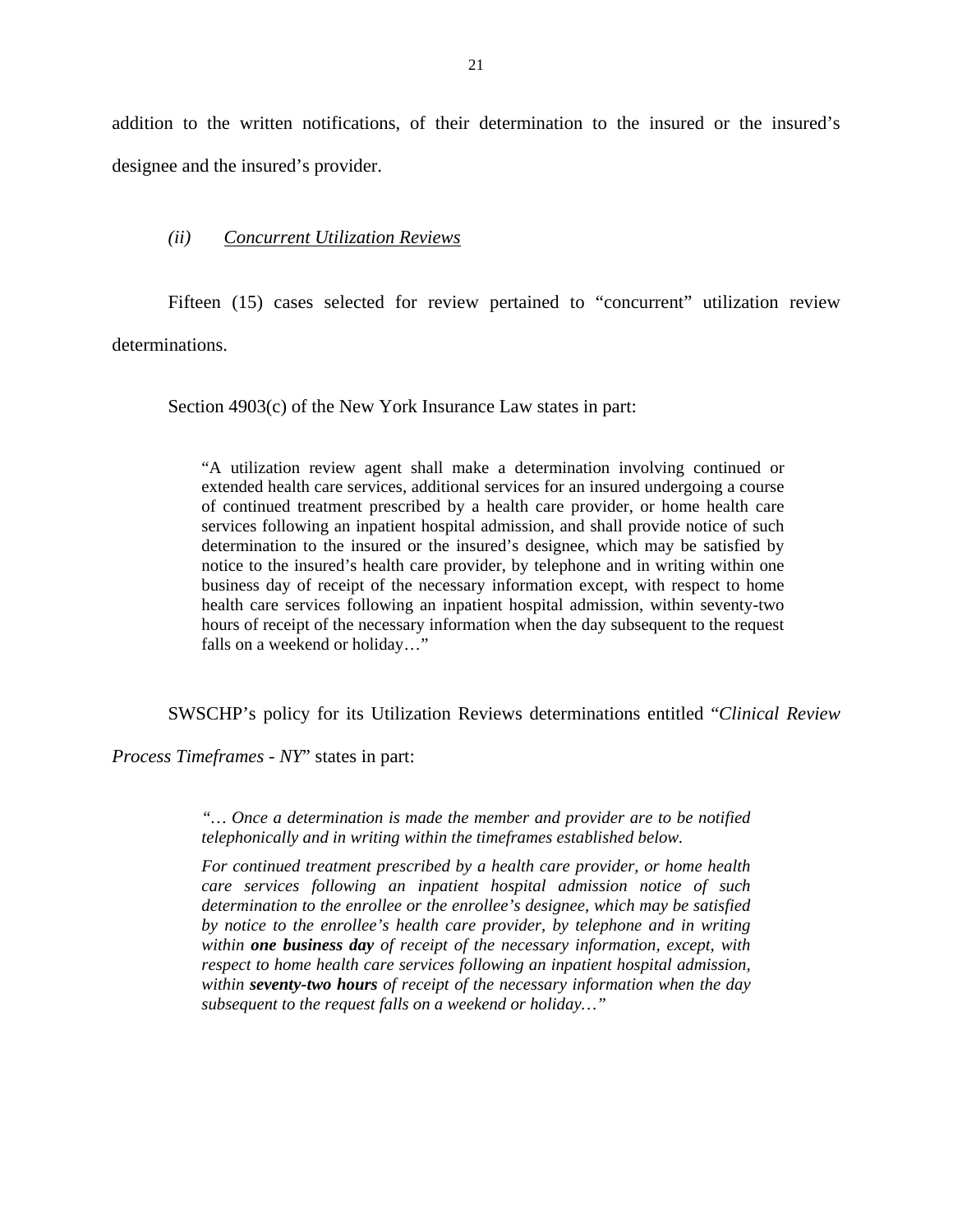Thirteen (13) of the fifteen (15) concurrent utilization review cases reviewed by the examiners were found to have one or more violations of Section 4903(c) of the New York Insurance Law and of the Plan's Clinical Review Process Timeframes *-* NY policy, detailed as follows:

- For four  $(4)$  of the thirteen  $(13)$  cases written notifications were sent after one business day of receipt of the necessary information.
- For twelve (12) of the thirteen (13) cases telephonic notification was not provided to the insured's health care provider or the insured.

It is recommended that the Plan require its TPA, CCP, to comply with the requirements of Section 4903(c) of the New York Insurance Law and with its Clinical Review Process Timeframes *-* NY policy by providing notices of determination within one business day, by telephone and in writing, to the insured, the insured's designee or the insured's health care provider.

### *(iii) First Level UR Appeals*

Section 4904(c) of the New York Insurance Law states in part:

"… The utilization review agent shall notify the insured, the insured's designee and, where appropriate, the insured's health care provider, in writing of the appeal determination within two business days of the rendering of such determination…" (*emphasis added*)

For the period July 1, 2010 to June 30, 2011, the Plan's TPA, CCP, reviewed twentythree (23) first-level appeal cases. The examiner selected and reviewed thirteen (13) of these cases.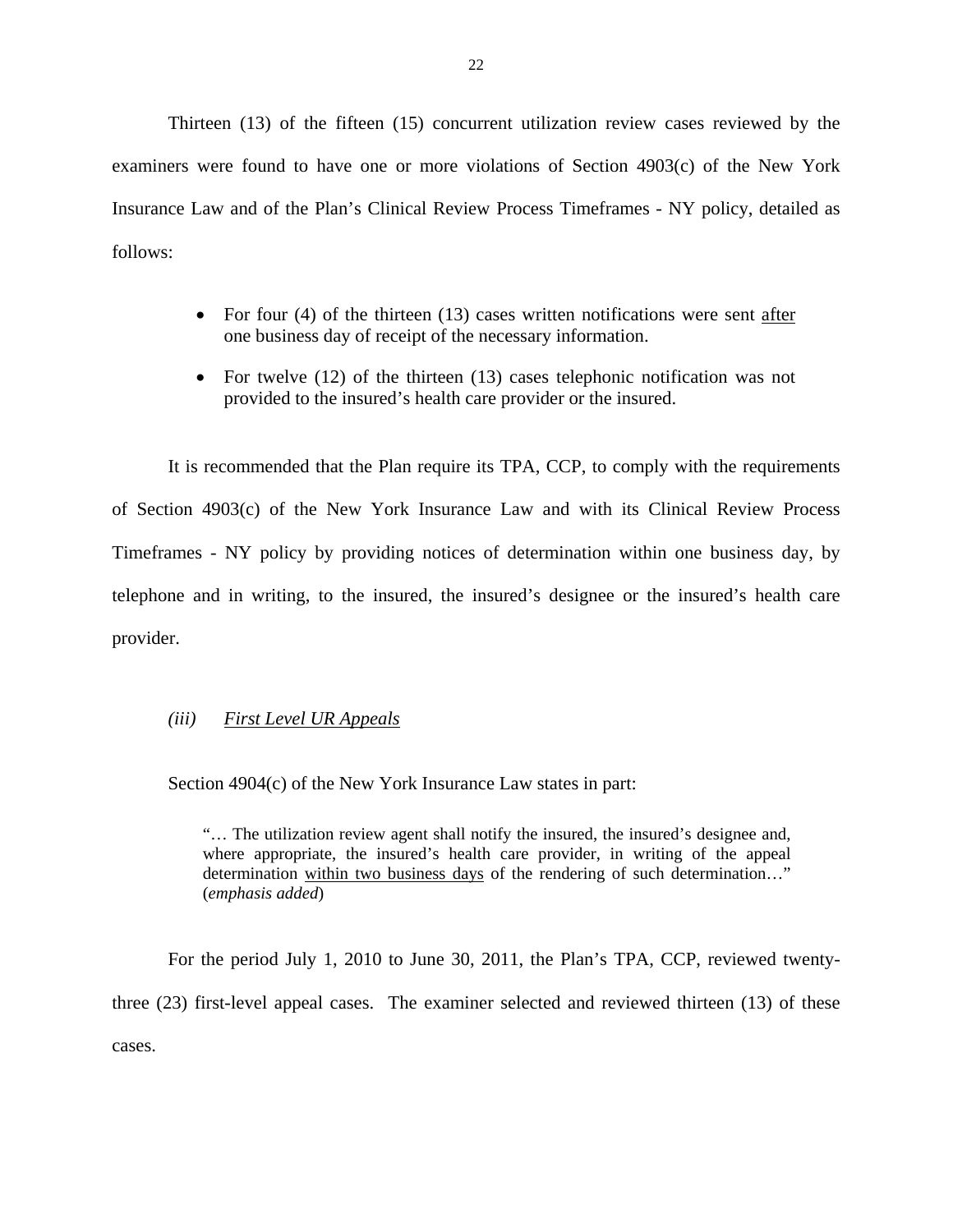For three (3) cases, the insured was informed in writing of the appeal determination, after two business days of the rendering of such determination, in violation of the requirements of Section 4904(c) of the New York Insurance Law.

It is recommended, with respect to first level UR appeals, that the Plan require its TPA, CCP to issue written appeal determinations within two business days of the rendering of its determination, in accordance with the requirements of Section 4904(c) of the New York Insurance Law.

Section 4904(d) of the New York Insurance Law states:

"Both expedited and standard appeals shall only be conducted by clinical peer reviewers, provided that any such appeal shall be reviewed by a clinical peer reviewer other than the clinical peer reviewer who rendered the adverse determination." (*emphasis added*)

For one (1) case the examiner reviewed, the determination was made based on the clinical report issued by the clinical reviewer who performed the original utilization review, in violation of Section 4904(d) of the New York Insurance Law.

It is recommended that the Plan require its TPA, CCP, to ensure that both expedited and standard appeals are conducted by clinical peer reviewers who have not rendered the adverse determination, in accordance with the requirements of Section 4904(d) of the New York Insurance Law.

Section 4904(c) of New York Insurance Law states in part:

"(c) A utilization review agent shall establish a standard appeal process which includes procedures for appeals to be filed in writing or by telephone. A utilization review agent must establish a period of no less than forty-five days after receipt of notification by the insured of the initial utilization review determination and receipt of all necessary information to file the appeal from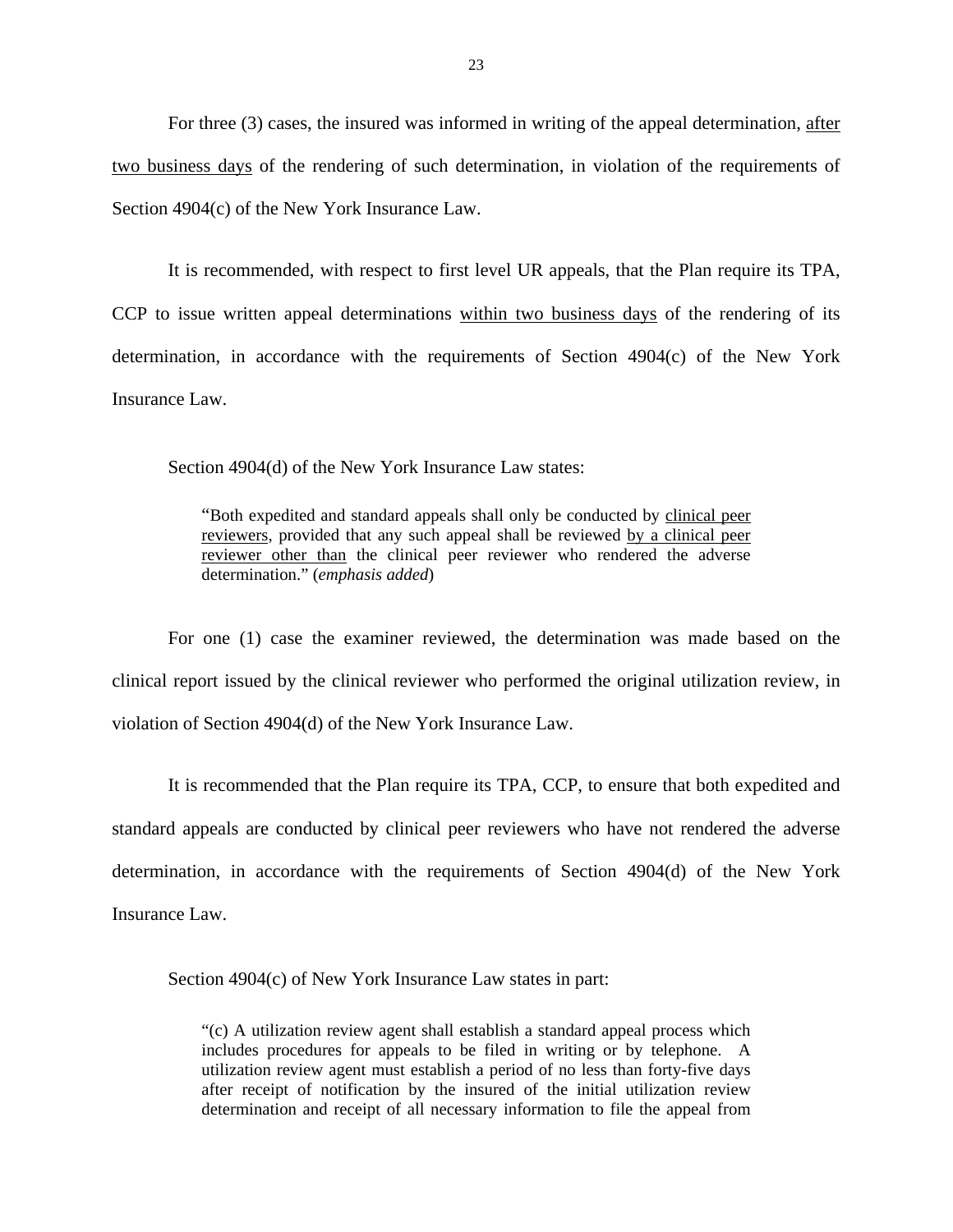said determination. The utilization review agent must provide written acknowledgment of the filing of the appeal to the appealing party within fifteen days of such filing and shall make a determination with regard to the appeal within sixty days of the receipt of necessary information to conduct the appeal. The utilization review agent shall notify the insured, the insured's designee and, where appropriate, the insured's health care provider, in writing of the appeal determination within two business days of the rendering of such determination.

The notice of the appeal determination shall include:

(1) the reasons for the determination; provided, however, that where the adverse determination is upheld on appeal, the notice shall include the clinical rationale for such determination; and

(2) a notice of the insured's right to an external appeal together with a description …of the external appeal process established pursuant to title two of this article and the time frames for such external appeals." (*emphasis added*)

For all eleven (11) denials the examiner reviewed, the Plan failed to have its TPA, CCP, include in its notices of UR appeal determination, the clinical rationale for such determination and the notification to the insured about his/her right to external appeal, as required by Section 4904(c) of the New York Insurance Law.

It is recommended that the Plan ensure that its TPA, CCP, complies with the requirements of Section 4904(c) of the New York Insurance Law by including the clinical rationale and the notification to the insured about his/her right to an external appeal in their first level UR appeal adverse determination notice.

Part 410.9(e)(9) of Department Regulation No. 166 (11 NYCRR 410.9(e)(9)) states:

"(e) Each notice of an final adverse determination of an expedited or standard utilization review appeal …shall be in writing, dated and include the following…

(9) For health care plans that offer two levels of internal appeals, a clear statement written in bolded text that the 45 day time frame for requesting an external appeal begins upon receipt of the final adverse determination of the first level appeal, regardless of whether or not a second level appeal is requested, and that by choosing to request a second level internal appeal, the time may expire for the insured to request an external appeal."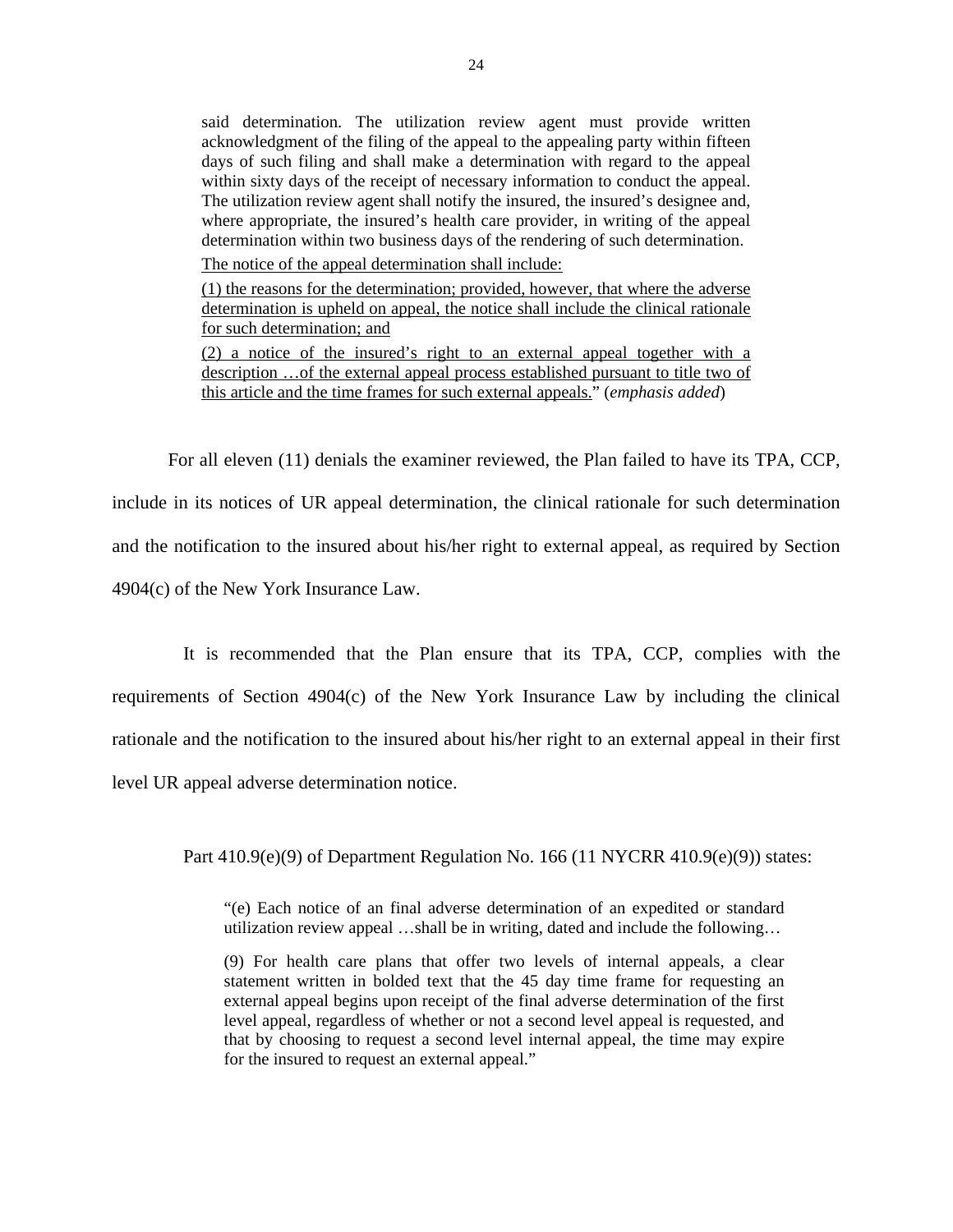It should be noted that none of the adverse determination notifications issued by the Plan at its first level UR appeals included the above-mentioned statement required by Part 410.9(e)(9) of Department Regulation No. 166.

It is recommended that the Plan ensure that its TPA, CCP, complies with the requirements of Part 410.9(e)(9) of Department Regulation No. 166 by including the required aforementioned statement in all of its adverse determinations issued at the first level of UR appeals.

Part 410.9(c) of Department Regulation No. 166 (11 NYCRR 410.9(c)) states:

"If a health care plan offers two levels of internal appeals, the health care plan may not require the insured to exhaust the second level of internal appeal to be eligible for an external appeal."

Section 4910(b) of the New York Insurance Law states in part:

"(b) An insured, the insured's designee and, in connection with concurrent and retrospective adverse determinations, an insured's health care provider, shall have the right to request an external appeal when:

(1)(A) the insured has had coverage of the health care service, which would otherwise be a covered benefit under a subscriber contract or governmental health benefit program, denied on appeal, in whole or in part, pursuant to title one of this article on the grounds that such health care service does not meet the health care plan's requirements for medical necessity, appropriateness, health care setting, level of care, or effectiveness of a covered benefit, and

(B) the health care plan has rendered a final adverse determination with respect to such health care service or both the plan and the insured have jointly agreed to waive any internal appeal, or the insured is deemed to have exhausted or is not required to complete any internal appeal…" (*emphasis added*)

Upon further review it was determined that the Plan failed to have its TPA, CCP, issue its final adverse determinations at their first level of UR appeals, in violation of the requirements of Part 410.9(c) of Department Regulation No. 166 (11 NYCRR 410.9(c)) and Section 4910(b) of the New York Insurance Law. It should be noted that failure to issue such final adverse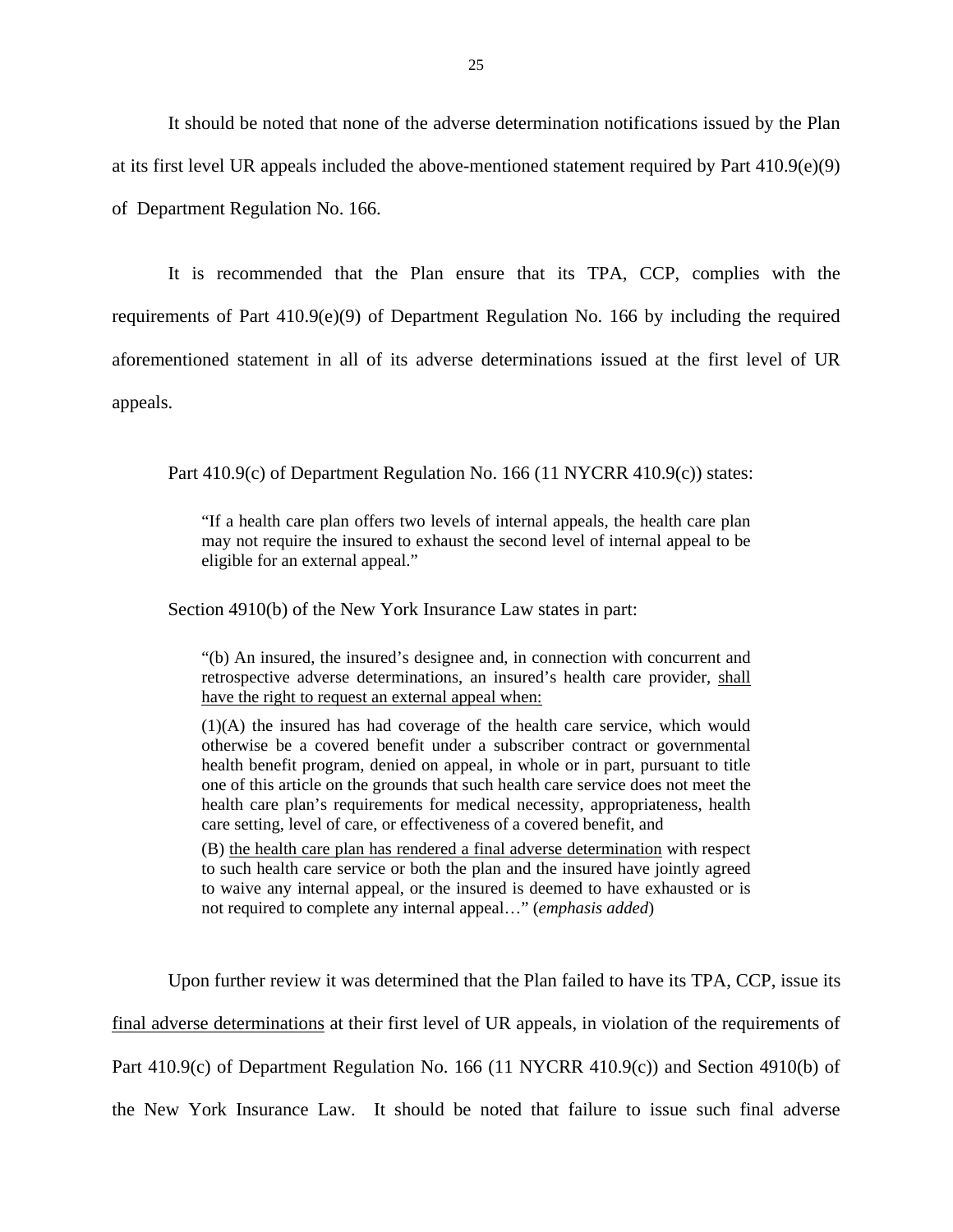determinations causes the subscriber to lose valuable time with regard to proceeding to an external appeal.

It is recommended that the Plan ensure that its TPA, CCP, complies with the requirements of both Part 410.9(c) of Department Regulation No. 166 and Section 4910(b) of the New York Insurance Law by issuing the final adverse determinations at its first level of UR appeals.

## *(iv) Second Level Appeals*

SWSCHP offered a second level Executive Review done by its Executive Committee, for its grievances and complaints. First level appeals for the Plan involving medical necessity determinations were done by a clinical peer reviewer as required by Section 4900(b) of the New York Insurance Law. The Executive Reviews of the Plan were offered in the adverse determination notices of its first level utilization reviews. However, the Plan failed to clarify in these notices that the Executive Review, conducted by the Executive Committee, was another review that SWSCHP offered to its members and that such reviews did not involve a clinical peer reviewer. Such clarification is necessary to prevent any confusion the members may have since second level appeals involving medical necessity reviews are required to be handled by clinical peer reviewers.

Section 4900(b) of the New York Insurance Law states in part:

"(b) "Clinical peer reviewer" means:

(1) for purposes of title one of this article:

(A) a physician who possesses a current and valid non-restricted license to practice medicine; or

(B) a health care professional other than a licensed physician who: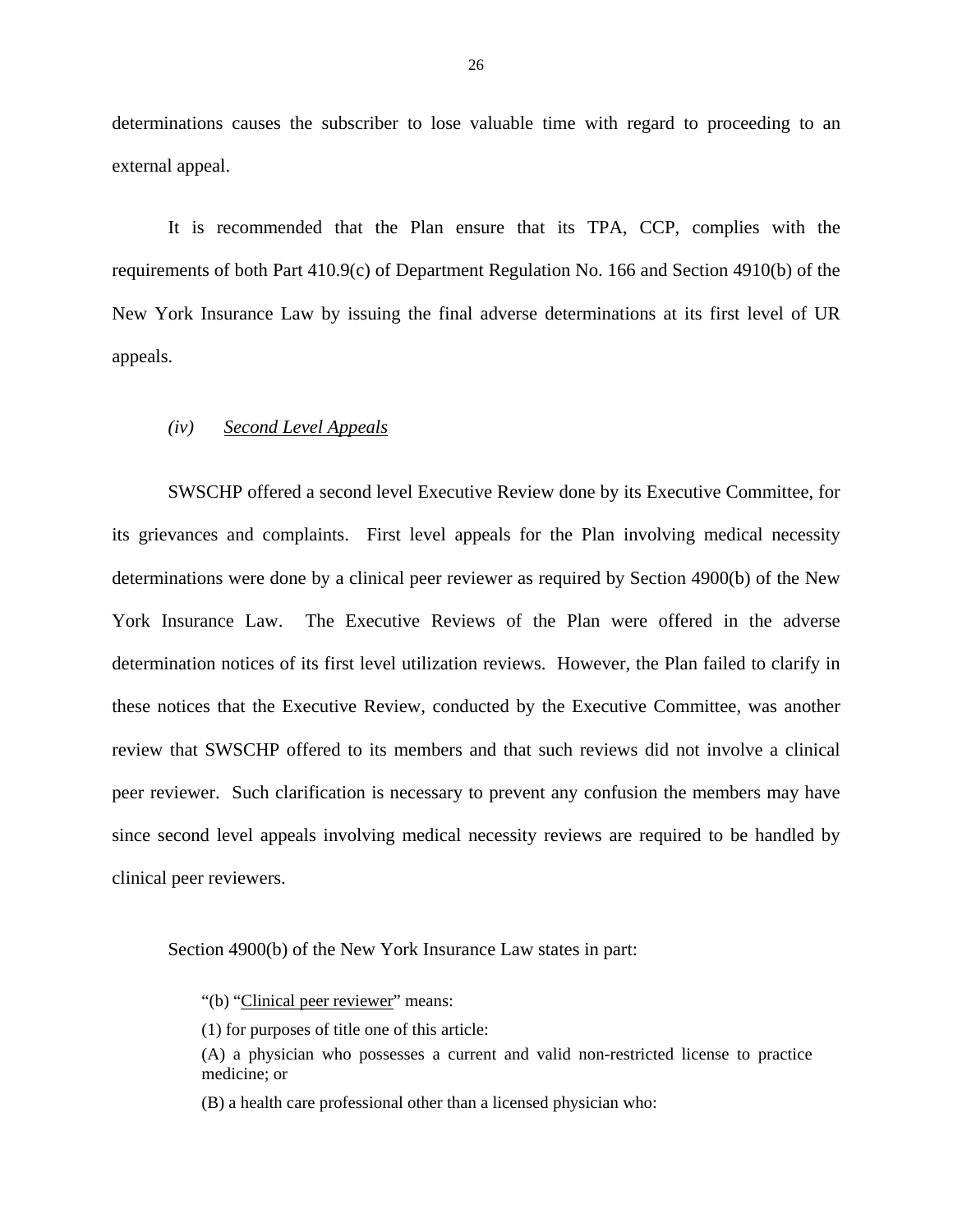(i) where applicable, possesses a current and valid non-restricted license, certificate or registration or, where no provision for a license, certificate or registration exists, is credentialed by the national accrediting body appropriate to the profession; and

(ii) is in the same profession and same or similar specialty as the health care provider who typically manages the medical condition or disease or provides the health care service or treatment under review; and

(2) for purposes of title two of this article:

(A) a physician who:

(i) possesses a current and valid non-restricted license to practice medicine;

(ii) where applicable, is board certified or board eligible in the same or similar specialty as the health care provider who typically manages the medical condition or disease or provides the health care service or treatment under appeal; and

(iii) has been practicing in such area of specialty for a period of at least five years; and

(iv) is knowledgeable about the health care service or treatment under appeal; or

(B) a health care professional other than a licensed physician who:

(i) where applicable, possesses a current and valid non-restricted license, certificate or registration;

(ii) where applicable, is credentialed by the national accrediting body appropriate to the profession in the same profession and same or similar specialty as the health care provider who typically manages the medical condition or disease or provides the health care service or treatment under appeal;

(iii) has been practicing in such area of specialty for a period of at least five years;

(iv) is knowledgeable about the health care service or treatment under appeal; and

(v) where applicable to such health care professional's scope of practice, is clinically supported by a physician who possesses a current and valid non-restricted license to practice medicine…"

Section 4904(d) of the New York Insurance Law states:

"Both expedited and standard appeals shall only be conducted by clinical peer reviewers, provided that any such appeal shall be reviewed by a clinical peer reviewer other than the clinical peer reviewer who rendered the adverse determination." (*emphasis added*)

Section 4904(d) of the New York Insurance Law requires that only clinical peer reviewers can review the expedited and standard medical necessity appeals. It should be noted that no member of the Plan's Executive Committee was qualified as clinical peer reviewers, as such term is defined by Section 4900(b) of the New York Insurance Law, to review any appeals that involves medical necessity reviews.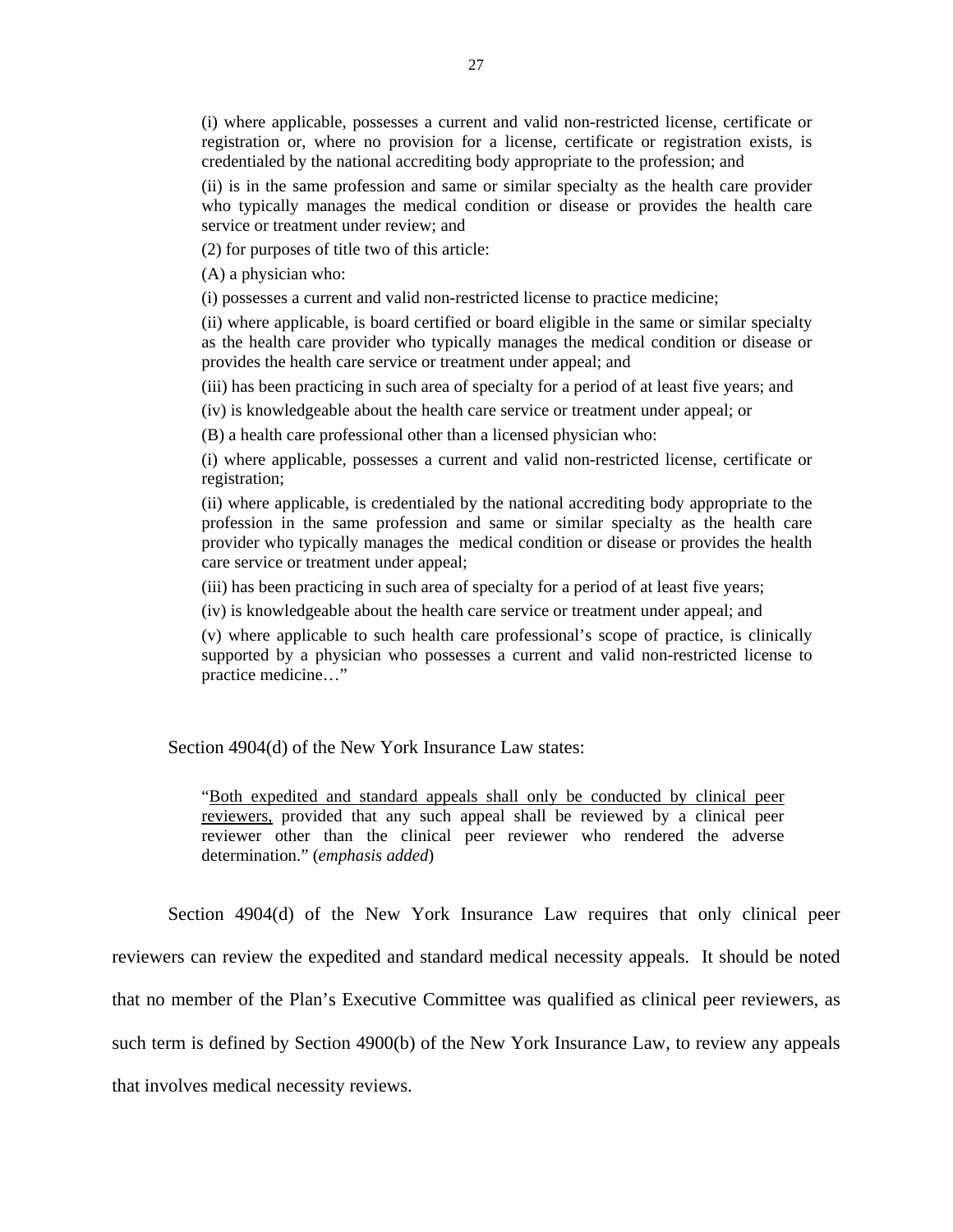It is recommended that SWSCHP prevents any confusion the members may have with regard to their second level appeal rights by clarifying, in its final adverse determination notices, the purpose and nature of its Executive Review and its second level appeals process.

Furthermore, it was noted that SWSCHP did not keep a log of its Executive Reviews or second level appeals. In addition, the Plan did not assign sequential numbers to its Executive Reviews or second level appeals, as such, the examiner was not able to verify the total number of Executive Reviews or second level appeals handled by SWSCHP during the examination period.

It is recommended, as a good business practice, that SWSCHP keeps a log of all of its Executive Reviews and second level appeals.

It is also recommended that the Plan use sequential case numbers and include other relevant information for the purpose of tracking such Executive Reviews and second level appeals.

#### *(v) Experimental and Investigational Denials*

Section 4900(d-1) of the New York Insurance Law states:

"(d-1) "Experimental and investigational treatment review plan" means:

(1) a description of the process for developing the written clinical review criteria used in rendering an experimental and investigational treatment review determination; and

<sup>(2)</sup> a description of the qualifications and experience of the clinical peers who developed the criteria, who are responsible for periodic evaluation of the criteria, and who use the written clinical review criteria in the process of reviewing proposed experimental and investigational health services and procedures." (emphasis added)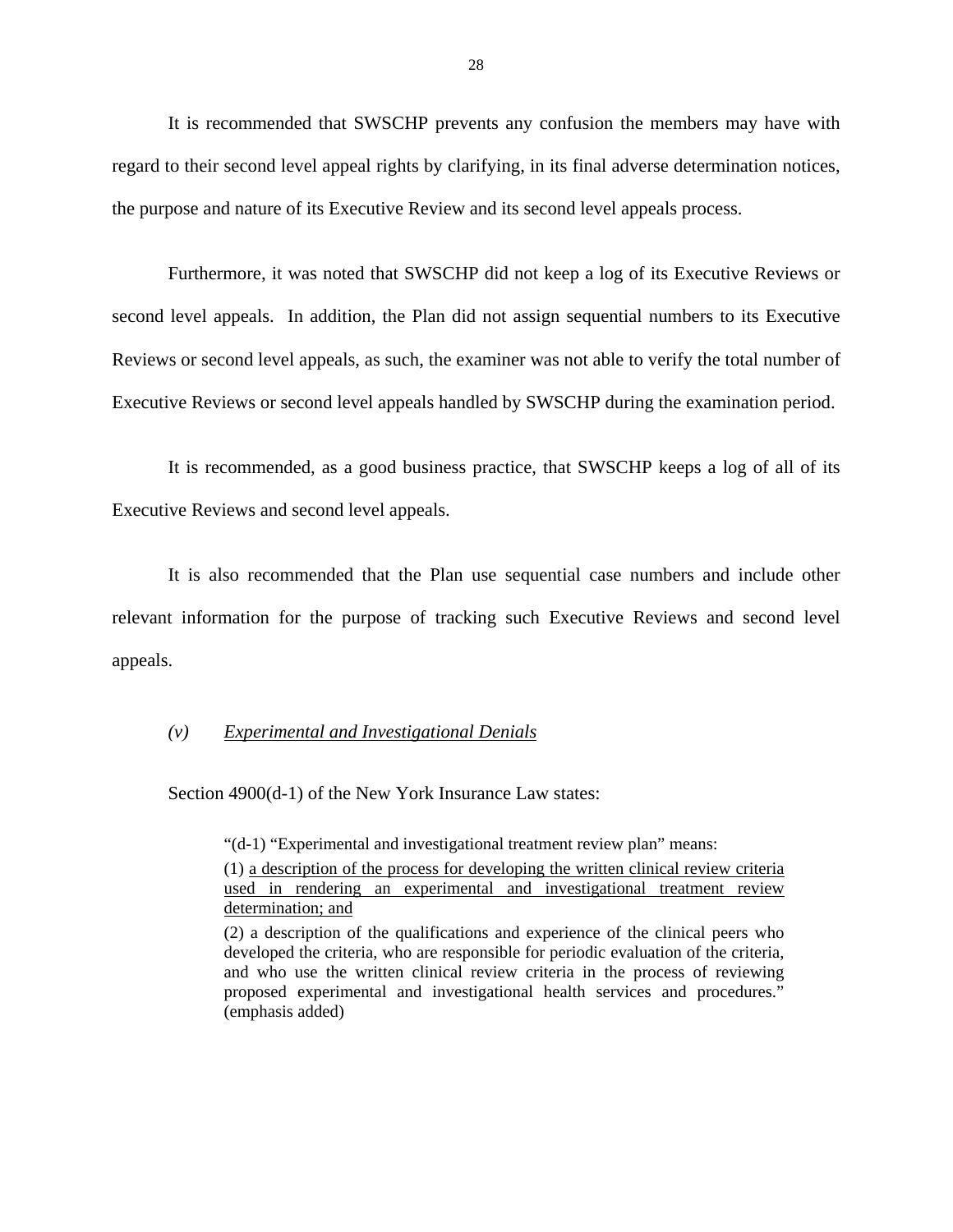Section 4903(a) of the New York Insurance Law states:

"(a) Utilization review shall be conducted by:

(1) Administrative personnel trained in the principles and procedures of intake screening and data collection, provided however, that administrative personnel shall only perform intake screening, data collection and non-clinical review functions and shall be supervised by a licensed health care professional;

(2) A health care professional who is appropriately trained in the principles, procedures and standards of such utilization review agent; provided, however, that a health care professional who is not a clinical peer reviewer may not render an adverse determination; and

(3) A clinical peer reviewer where the review involves an adverse determination." (*emphasis added*)

In January 2012, the Department's Consumer Assistance Unit received a complaint from a SWSCHP member. The member complained that the Plan denied the member-requested service on the ground that it was experimental and investigational. It should be noted that the denial of service was given because the service was considered to be a contract provision exclusion and additionally, no clinical review was performed in accordance with the requirements of Sections 4900(d-1) and 4903(a) of the New York Insurance Law.

It is recommended that the Plan ensures that its TPA, CCP, complies with the requirements of Sections 4900(d-1) and 4903(a) of the New York Insurance Law by having all adverse determinations of its utilization reviews on experimental and investigational medical treatments rendered by clinical peer reviewers.

The management of SWSCHP retains the ultimate responsibility for compliance with applicable provisions of the New York Insurance Law and related regulations, and therefore must be diligent in its oversight of the delegated functions to its TPAs.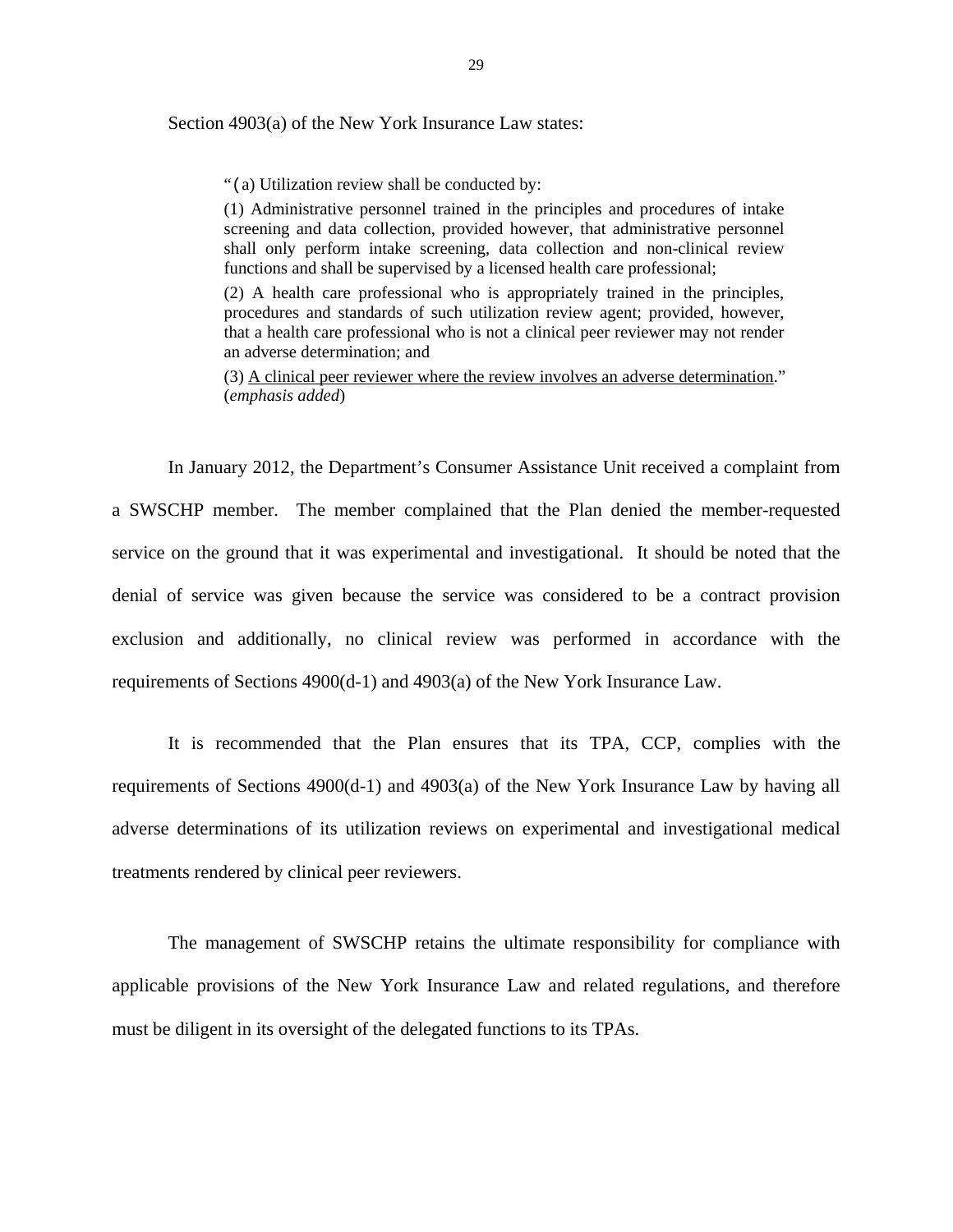<span id="page-31-0"></span>It is recommended that Plan management fulfills its responsibility for compliance with New York Insurance Law and regulations, as regards the all its delegated functions, via strong oversight of its TPAs' practices.

#### D. Summary Plan Description

Section 3201(b)(1) of the New York Insurance Law states in part:

" $(b)(1)$  No policy form shall be delivered or issued for delivery in this state unless it has been filed with and approved by the superintendent as conforming to the requirements of this chapter and not inconsistent with law…"

Section 4709(b) of the New York Insurance Law states in part:

"(b) The summary plan description shall be subject to regulation as if it were a health insurance subscriber certificate, provided that the superintendent may modify or suspend any provision of this chapter or regulation promulgated thereunder pertaining to scope or type of coverage…"

During the examination period, a number of new State and Federal health related laws were enacted, such as the immediate market reform requirements of the Patient Protection and Affordable Care Act, Timothy's Law, and the "Age 29" Law. The Plan is required pursuant to the requirements of Section 3201(b)(1) of the New York Insurance Law to file its Summary Plan Description ("SPD") with the Department to confirm its compliance with these (new) laws. It should be noted that the Plan did not make any of the required filings during the examination period.

It is recommended that SWSCHP complies with the requirements of Section 3201(b)(1) and Section 4709(b) of the New York Insurance Law by making all the required filings with the Department.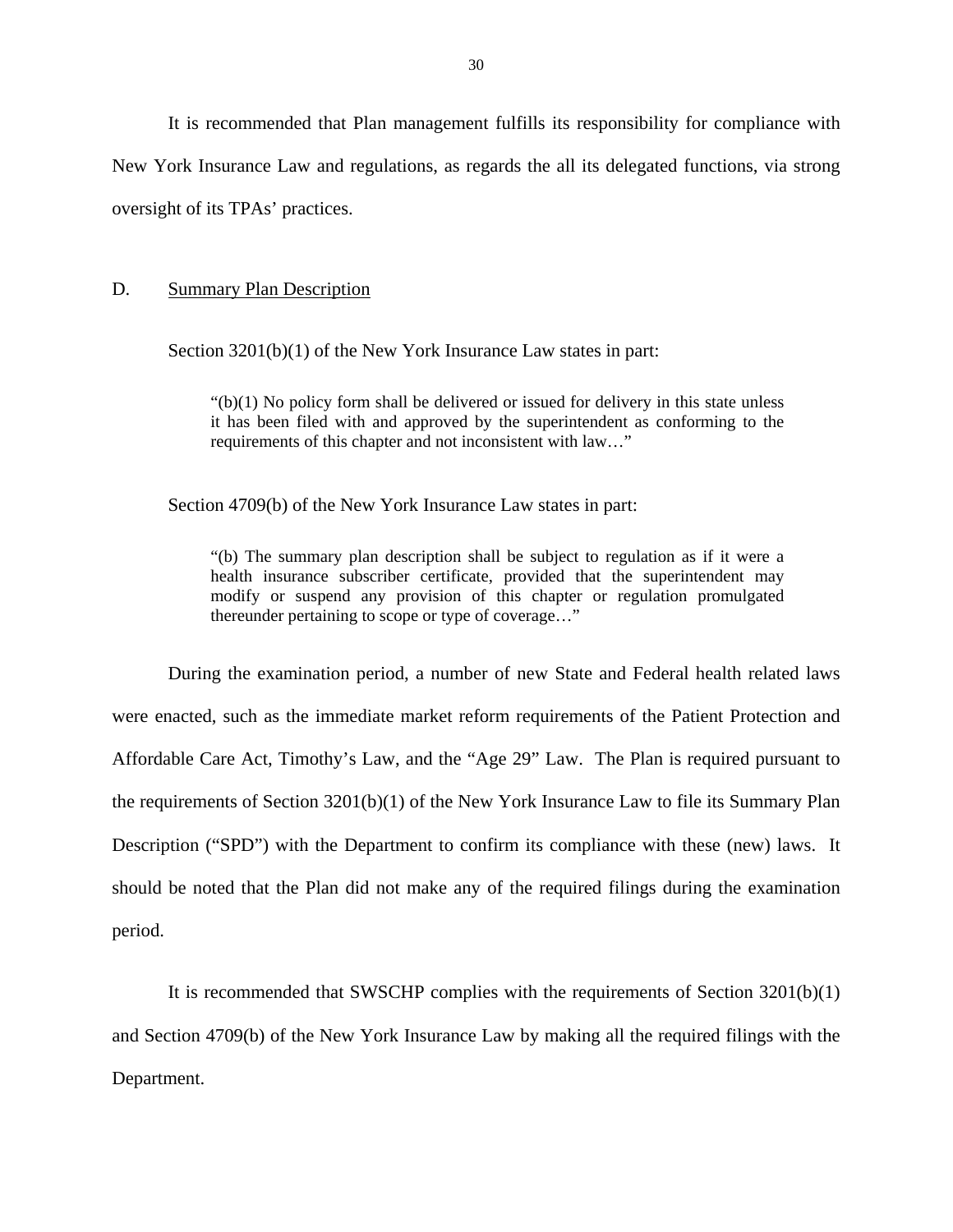<span id="page-32-0"></span>It should be noted that on December 29, 2011, subsequent to the examination date, SWSCHP made the required filing with the Department. The filing was approved by the Department on May 29, 2012.

## E. Central Complaint Log

Circular Letter No. 11 (1978) of the Department states in part:

"[As] part of its complaint handling function, the company's consumer services department will maintain an ongoing central log to register and monitor all complaint activity. The log should be kept in a columnar form and list the following:

- 1. The date the complaint was received in-house.
- 2. The name of the complainant and the policy or claim file number.
- 3. The New York State Insurance Department file number.
- 4. The responsible internal division i.e. personal lines underwriting, property damage claims, etc.
- 5. The person in the company with whom the complainant has been dealing.
- 6. The person within the company to whom the matter has been referred for review.
- 7. The date of such referral.
- 8. Bearing in mind the appropriate regulation mandating timely substantive replies, the dates of correspondence to the Insurance Department's Consumer Services Bureau.
	- A. The acknowledgement (if any).
	- B. The date of any substantive response.
	- C. The chronology of further contacts with this Department.
- 9. The subject matter of the complaint.
- 10. The results of the complaint investigation and the action taken.
- 11. Remarks about internal remedial action taken as a result of the investigation."

Circular Letter No. 11 (1978) requires the Plan to establish an internal department specifically designated to investigate and resolve complaints filed by consumers with the Department's Consumer Assistance Unit ("CAU") and to take action necessitated as a result, of the complaint investigation findings.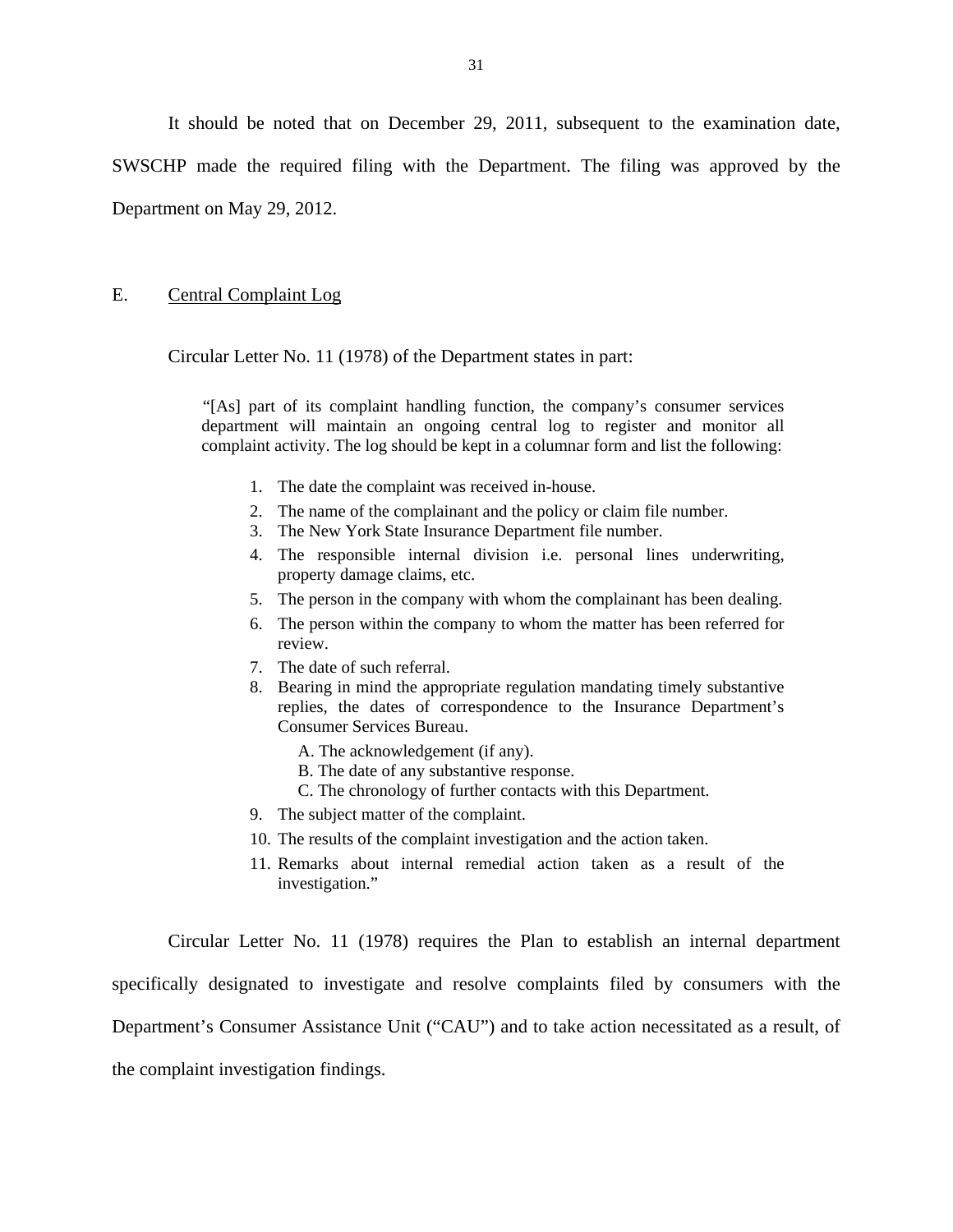<span id="page-33-0"></span>The Plan's internal department is required to maintain an ongoing central log register and monitor all complaint activity. The log should be kept in a columnar format and include items 1 through 11 above.

It should be noted that SWSCHP kept the image copies of CAU complaints and maintained them in a centralized folder in ImageRight, WRM's server application. However, the Plan did not maintain a log in a columnar format with the information required by Department Circular Letter No. 11 (1978).

It is recommended that SWSCHP maintains a log of its CAU complaints in accordance with the requirements of Circular Letter No. 11 (1978).

In addition to the CAU complaints, the Plan, and its TPAs (CCP and POMCO, Inc.) also handle other non-CAU complaints directly from SWSCHP members. It should be noted that a central complaint log for these member complaints was not maintained, rather, each TPA maintained its own records of complaints. Without a central log tracking all complaints received for the Plan, it is difficult to identify the subject matter of the member's complaints, and whether a widespread problem exists.

It is recommended, as a good business practice, that SWSCHP maintains one central complaint log, which includes all complaints received with regard to its members, as a tool to monitor all of its complaint activities and identify potential problem areas.

## F. Audits of Third-Party Administrators

During the examination period, SWSCHP delegated its various operational and insurance functions to the following third-party administrators ("TPAs"):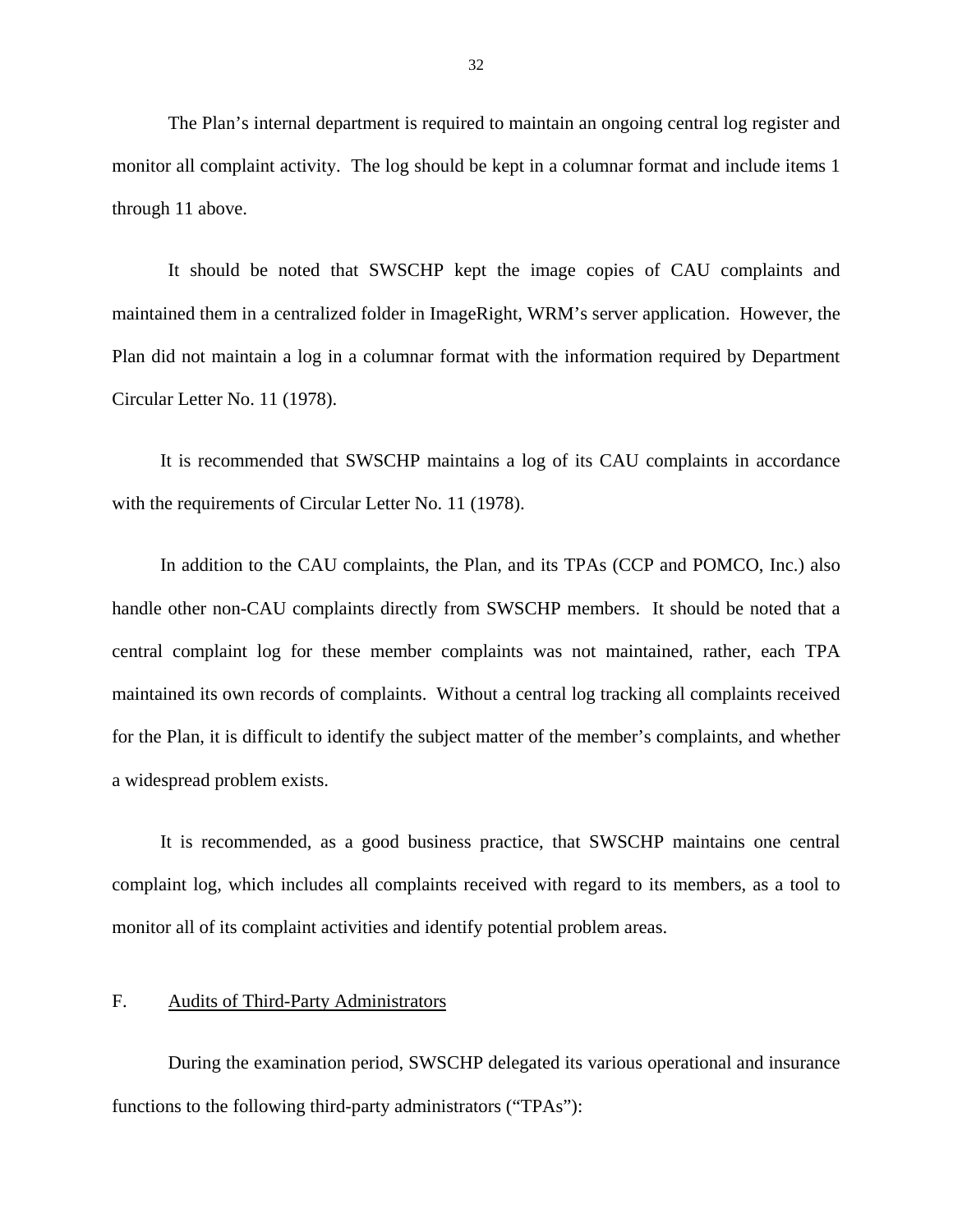- 1. Wright Employees Service Company, LLC ("WESCO") Plan administrative services management;
- 2. POMCO, Inc.\* processed hospital and medical claims;
- 3. Empire HealthChoice Assurance, Inc. hospital and professional physician network managing and network claims pricing;
- 4. Medco Health Solutions, Inc. –prescription drug claims management and processing;
- 5. Coordinated Care Programs, LLC (aka "CCP" or "Quantum") issuance of identification cards, patient education, medical management (utilization review), patient advocacy, and customer service.

 \*Effective September 1, 2011, POMCO, Inc., was replaced by Alicare, Inc., as SWSCHP's third-party claims administrator.

It should be noted that while SWSCHP performed some audits of its TPAs during the earlier years of the examination period, there were no specific written policies or guidelines with regard to procedures used for these audits. The Plan maintains that other methods to monitor its TPA's contractual obligations were utilized.

Good business practice dictates that in order to ensure proper oversight of its TPAs the Plan should develop and implement formal written policies and procedures with regard to when and how it will conduct the audits of its TPAs.

It is recommended that the Plan ensures compliance of the New York Insurance Law and proper oversight of its TPAs, by developing and implementing formal written policies and procedures on when and how it will conduct audits of its TPAs.

It is further recommended that a formal report be issued detailing the process used to conduct these audits and documenting whether any issues were found or not found and what actions, if any, were taken to rectify the issues.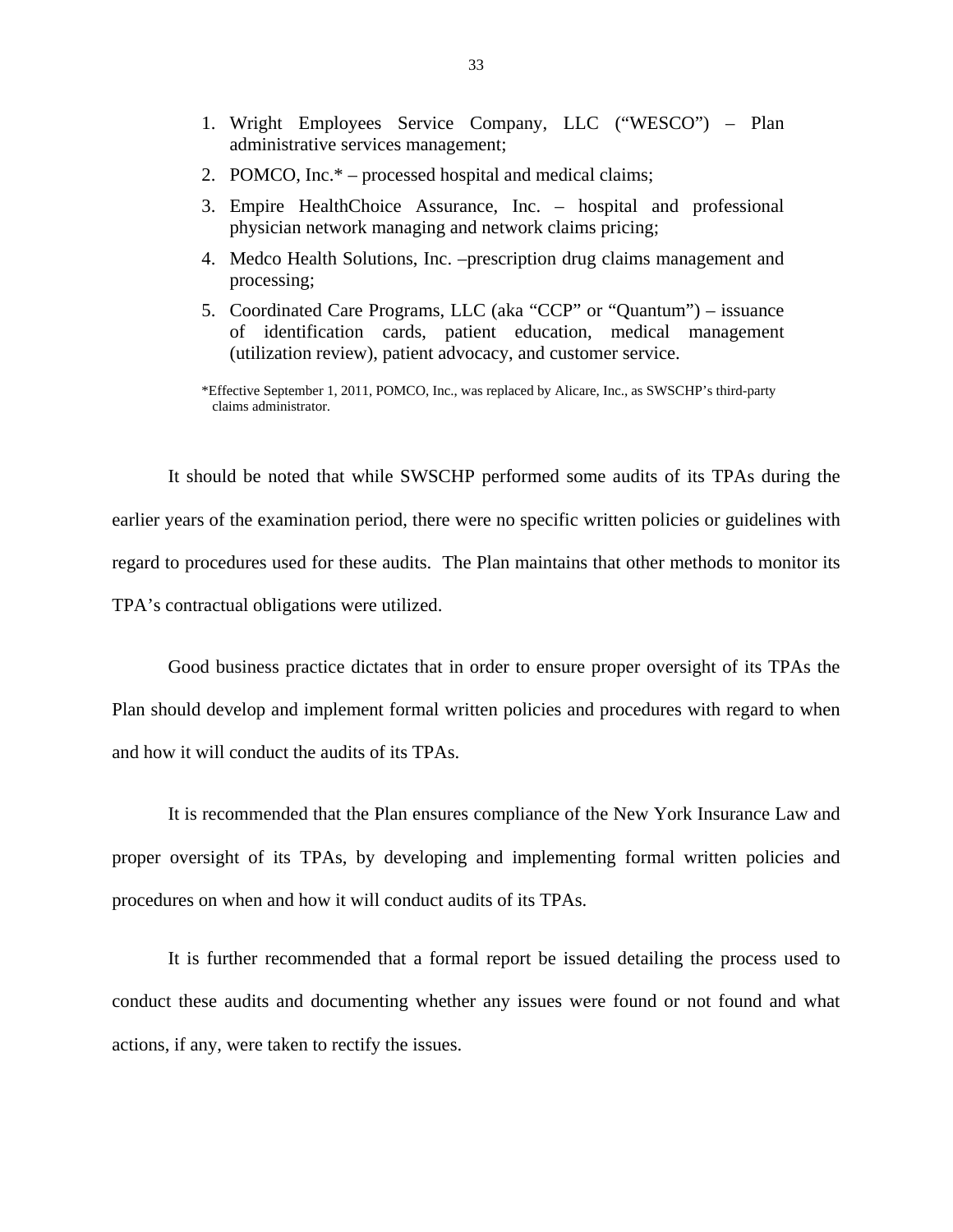#### <span id="page-35-0"></span>**7. COMPLIANCE WITH PRIOR REPORT ON EXAMINATION**

There were seven (7) comments and recommendations from the prior report on examination as of June 30, 2004. They are repeated herein as follows (page number refers to the prior report):

- **ITEM NO. PAGE NO.**
	- 1. It is recommended that the Board of Governors take corrective 5 action by developing a policy to evaluate whether Executive Committee members who are unable or unwilling to attend meetings consistently should resign or be replaced. Furthermore, in selecting prospective members of the Executive Committee, a key criterion should be their willingness and commitment to attend meetings and participate in the Committee's responsibility to oversee the operations of the Plan.

*The Plan has complied with this recommendation.* 

2. It is recommended that the Plan record and report all of its claims 12 liabilities in its financial statements filed with this Department in accordance with the requirements of Statement of Statutory Accounting Principles (SSAP) No. 55 and §4706(a)(1) of the New York Insurance Law.

*The Plan has complied with this recommendation.* 

3. It is recommended that Empire correct its claim processing errors 17 in regard to the misapplication of co-payments, whether related to system problems or manual intervention.

> *This recommendation is no longer applicable since the Plan terminated Empire as its third-party claim administrator effective January 1, 2008.*

4. It is also recommended that Empire share overpayment reports 17 with SWSCHP to apprise them of any outstanding overpayment amounts and the current status of recovery activity. Additionally, Empire should consider the reduction of future benefit payments by the outstanding amounts due.

> *This recommendation is no longer applicable since the Plan terminated Empire as its third-party claim administrator effective January 1, 2008.*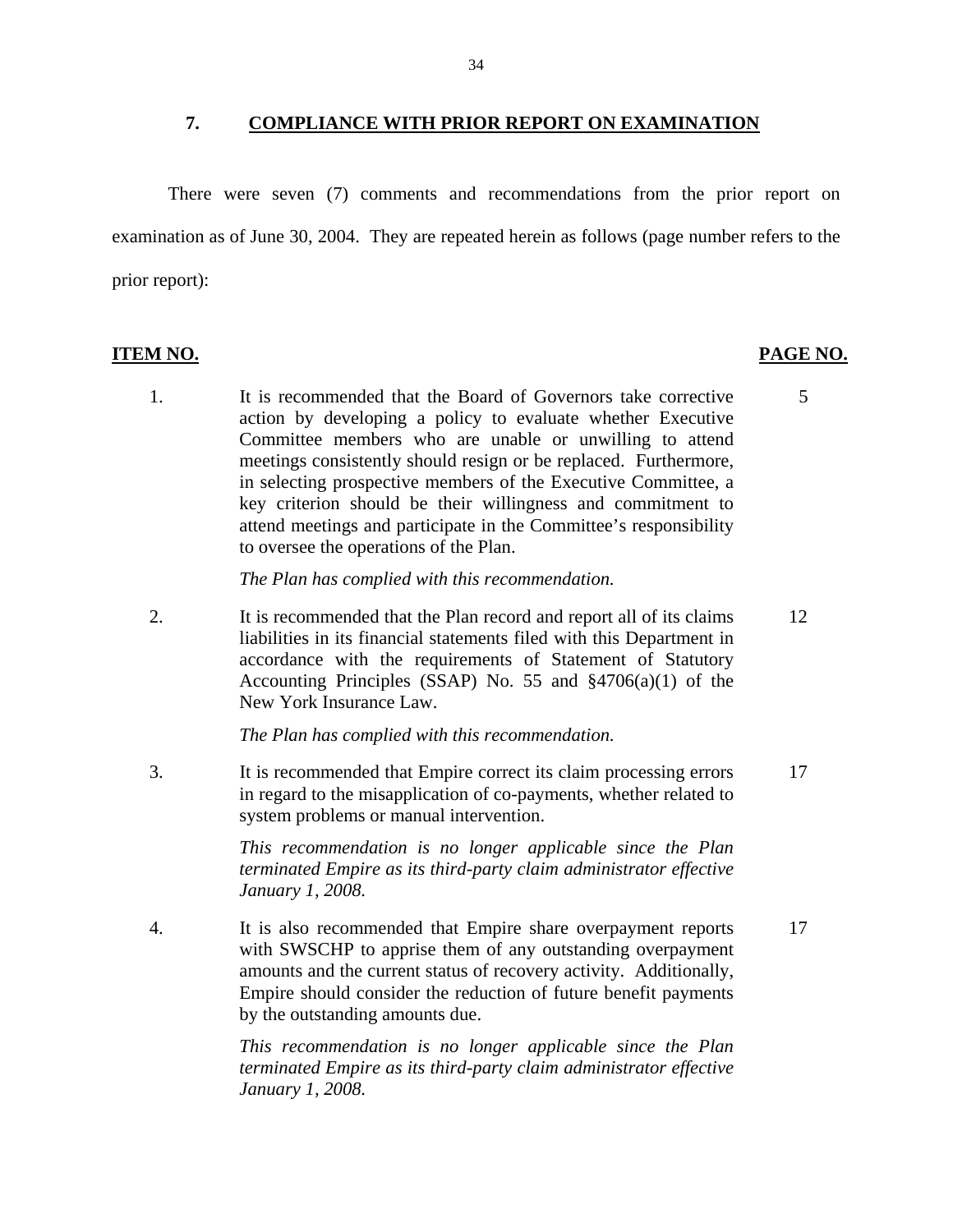#### **ITEM NO. PAGE NO.**

 5. It is recommended that Empire and SWSCHP implement adequate controls in regard to system updates on coordination of benefits (COB) and membership information, in order to avoid overpayment of claims where other coverage or no coverage may exist. 18

> *This recommendation is no longer applicable since the Plan terminated Empire as its third-party claim administrator effective January 1, 2008.*

6. It is also recommended that Empire take proactive steps to identify and correct errors that may be occurring on an ongoing basis and consider retraining individuals who process claims. 18

> *This recommendation is no longer applicable since the Plan terminated Empire as its third-party claim administrator effective January 1, 2008.*

7. It is recommended that in regard to prospective utilization reviews, the Plan (Empire) comply with the requirements of §4903(b) of the New York Insurance Law by providing notices of determination within three business days, by telephone and in writing, to the insured or the insured's designee and the provider.

> *The Plan has not complied with this recommendation. A similar finding is contained in this Report with the Plan's TPA, Coordinated Care Program, LLC.*

19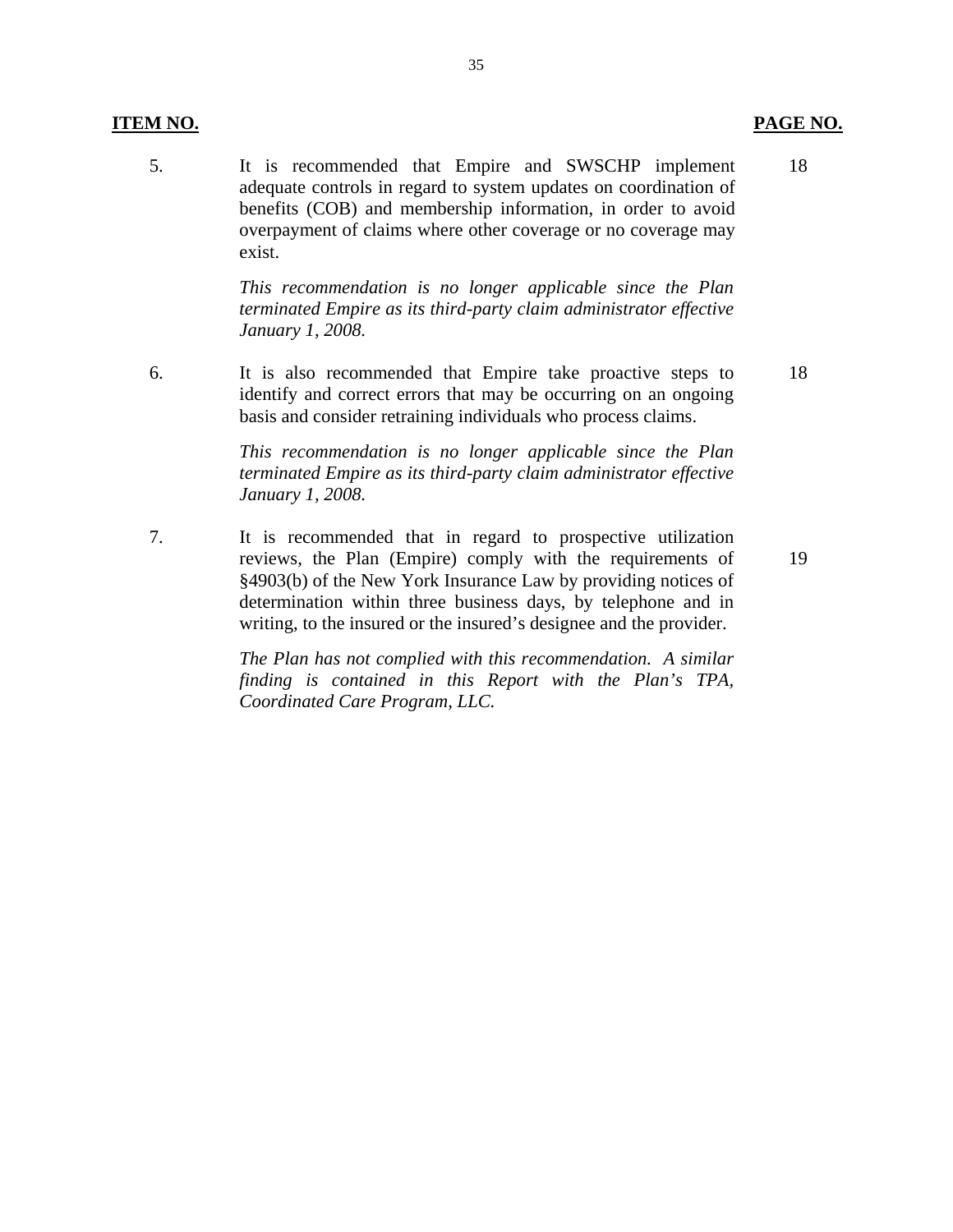## **8. SUMMARY OF COMMENTS AND RECOMMENDATIONS**

#### **ITEM** PAGE NO.

#### A. Management and Controls

- i. It is recommended that SWSCHP's Board complies with the requirements of Section 6, Article IV of its Municipal Cooperation Agreement by taking minutes of its annual general member meetings and by having the President of the Board of Governors provide for the keeping of said minutes. 9
- ii. It is recommended that SWSCHP complies with Section 14, Article IV of its Municipal Cooperation Agreement by conducting elections of its Executive Committee members during its annual general member meetings. 9

#### B. Explanation of Benefits Statements

It is recommended that SWSCHP ensure that its TPA, Alicare, Inc., provide the required aforementioned forfeiture notification on all of SWSCHP's member EOBs, in accordance with the requirements of Section 3232(b)(7) of the New York Insurance Law. 19

### C. Utilization Review

- i. It is recommended that the Plan ensure that its TPA, CCP, properly classify its utilization reviews into the correct (prospective, concurrent, and retrospective) categories. 20
- ii. It is recommended that in regard to prospective utilization reviews, the Plan ensure that its TPA, CCP, comply with the requirements of Section 4903(b) of the New York Insurance Law and with its Clinical Review Process Timeframes - NY policy by providing telephonic notices in addition to the written notifications, of their determination to the insured or the insured's designee and the insured's provider. 20
- iii. It is recommended that the Plan require its TPA, CCP, to comply with the requirements of Section 4903(c) of the New York Insurance Law and with its Clinical Review Process Timeframes - NY policy by providing notices of determination within one business day, by telephone and in writing, to the insured, the insured's designee or the insured's health care provider. 22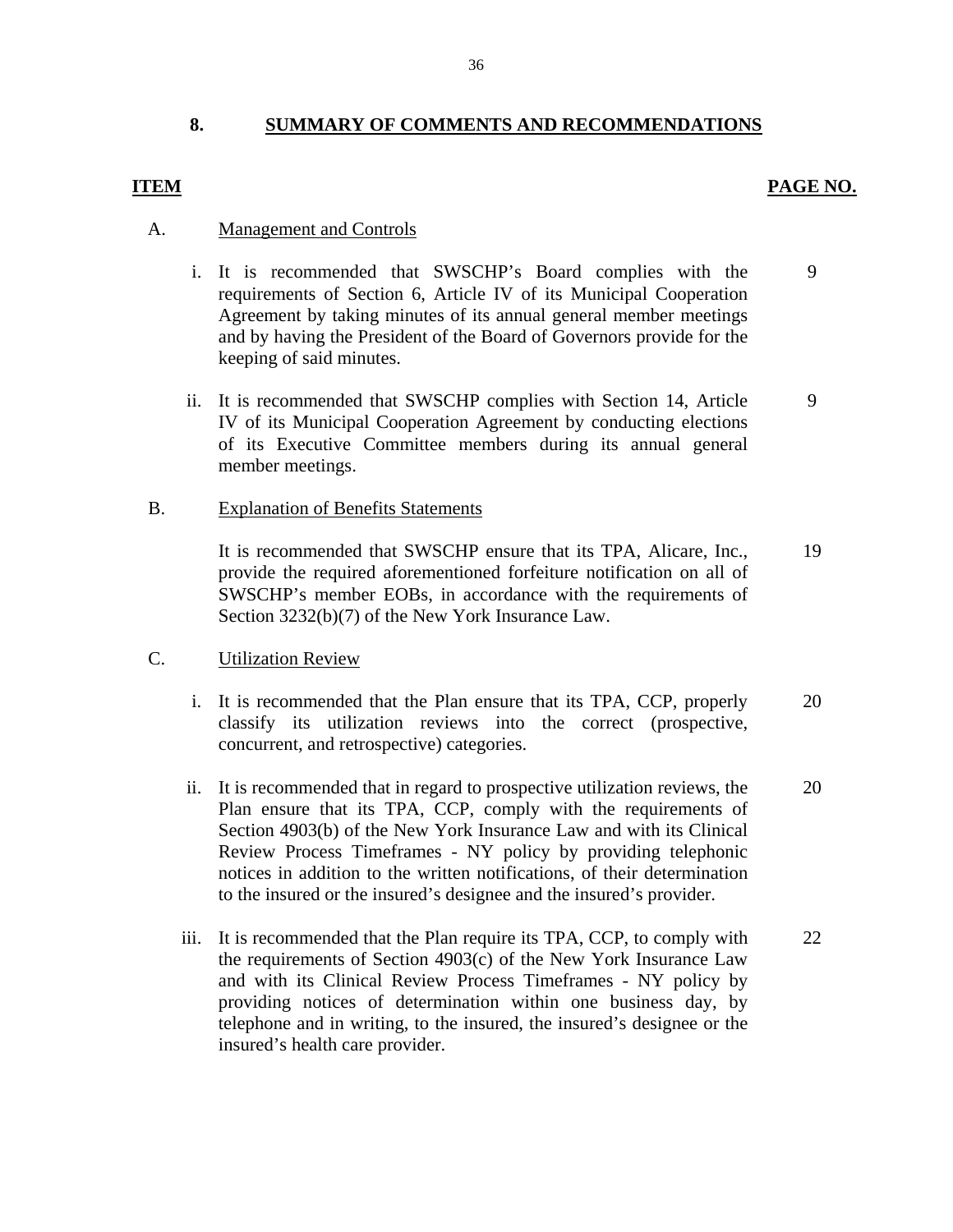## **PAGE NO.**

## **ITEM**

### C. Utilization Review (Cont'd)

- iv. It is recommended, with respect to first level UR appeals, that the Plan requires its TPA, CCP to issue written appeal determinations within two business days of the rendering of its determination, in accordance with the requirements of Section 4904(c) of the New York Insurance Law. 23
- v. It is recommended that the Plan require its TPA, CCP, to ensure that both expedited and standard appeals are conducted by clinical peer reviewers who have not rendered the adverse determination, in accordance with the requirements of Section 4904(d) of the New York Insurance Law. 23
- vi. It is recommended that the Plan ensure that its TPA, CCP, complies with the requirements of Section 4904(c) of the New York Insurance Law by including the clinical rationale and the notification to the insured about his/her right to an external appeal in their first level UR appeal adverse determination notice. 24
- vii. It is recommended that the Plan ensure that its TPA, CCP, complies with the requirements of Part 410.9(e)(9) of Department Regulation No. 166 by including the required aforementioned statement in all of its adverse determinations issued at the first level of UR appeals. 25
- viii. It is recommended that the Plan ensure that its TPA, CCP, complies with the requirements of both Part 410.9(c) of Department Regulation No. 166 and Section 4910(b) of the New York Insurance Law by issuing the final adverse determinations at its first level of UR appeals. 26
- ix. It is recommended that SWSCHP prevents any confusion the members may have with regard to their second level appeal rights by clarifying, in its final adverse determination notices, the purpose and nature of its Executive Reviews and its second level appeals process. 28
- x. It is recommended, as a good business practice, that SWSCHP keeps a log of all of its Executive Reviews and second level appeals. 28
- xi. It is also recommended that the Plan use sequential case numbers and include other relevant information for the purpose of tracking such Executive Reviews and second level appeals. 28
- xii. It is recommended that the Plan ensures that its TPA, CCP, complies with the requirements of Sections 4900(d-1) and 4903(a) of the New York Insurance Law by having all adverse determinations of its utilization reviews on experimental and investigational medical treatments rendered by clinical peer reviewers. 29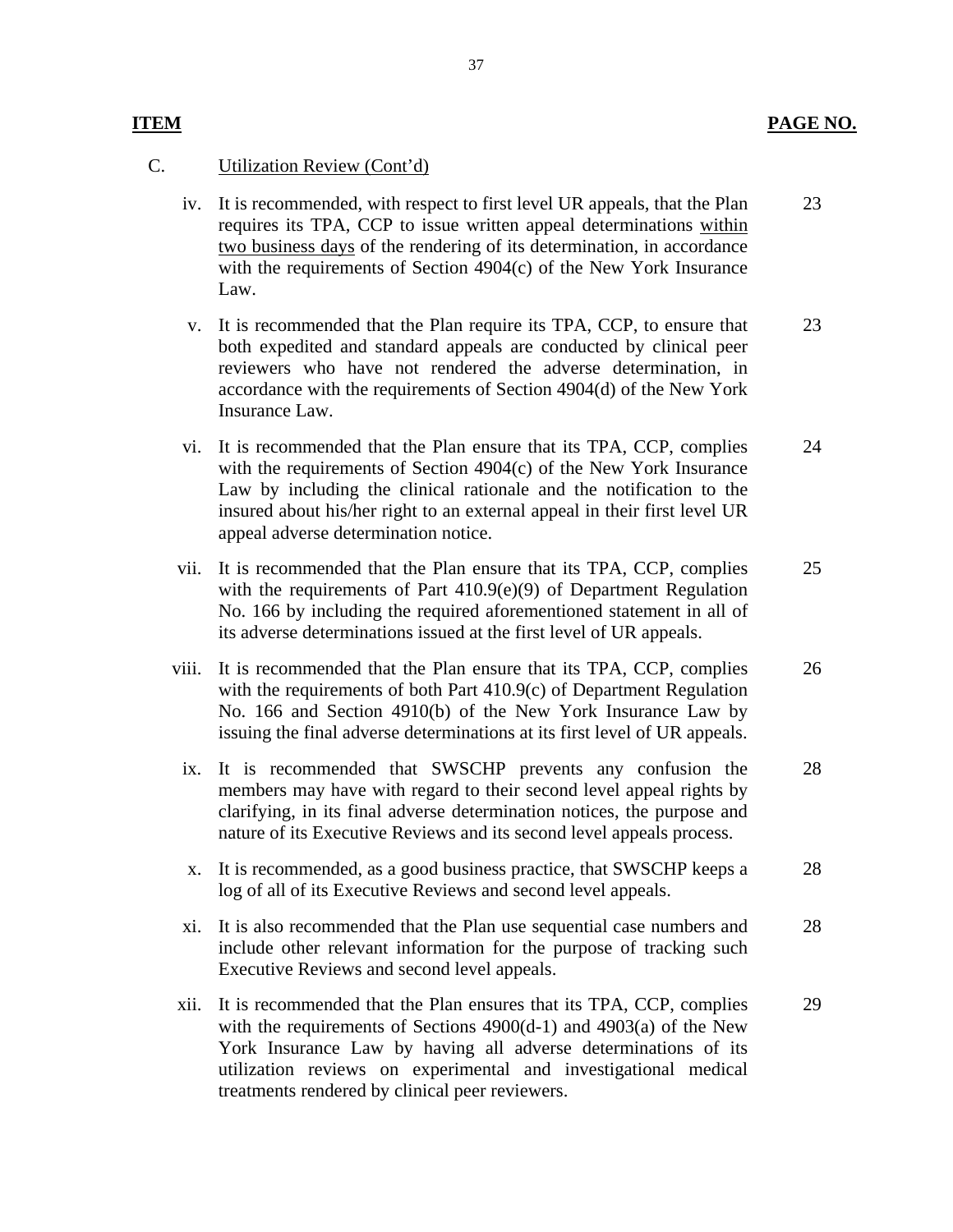# **ITEM PAGE NO.**

## C. Utilization Review (Cont'd)

xiii. It is recommended that Plan management fulfills its responsibility for compliance with New York Insurance Law and regulations, as regards the all its delegated functions, via strong oversight of its TPAs' practices. 29

## D. Summary Plan Description

It is recommended that SWSCHP complies with the requirements of Section 3201(b)(1) and Section 4709(b) of the New York Insurance Law by making all the required filings with the Department. 30

# E. Central Complaint Log

- i. It is recommended that SWSCHP maintains a log of its CAU complaints in accordance with the requirements of Circular Letter No. 11 (1978). 32
- ii. It is recommended, as a good business practice, that SWSCHP maintains one central complaint log, which includes all complaints received with regard to its members, as a tool to monitor all of its complaint activities and identify potential problem areas. 32

## F. Audits of Third-Party Administrators

- i. It is recommended that the Plan ensures compliance of the New York Insurance Law and proper oversight of its TPAs, by developing and implementing formal written policies and procedures on when and how it will conduct audits of its TPAs. 33
- ii. It is further recommended that a formal report be issued detailing the process used to conduct these audits and documenting whether any issues were found or not found and what actions, if any, were taken to rectify the issues. 33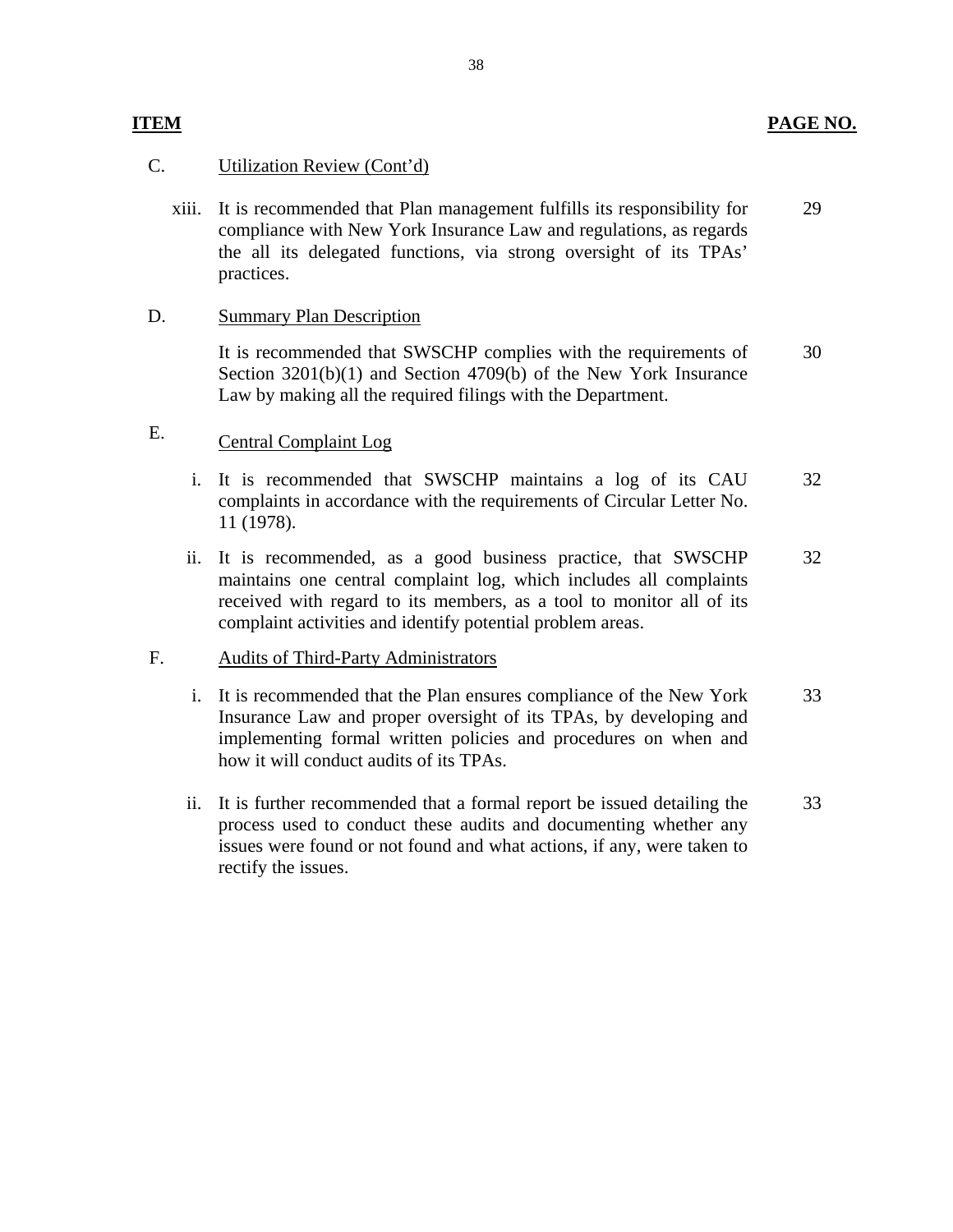Respectfully submitted,

 $\frac{1}{\sqrt{S}}$ 

Jo Lo Hsia Associate Insurance Examiner

STATE OF NEW YORK )  $\int$  SS.  $\overline{)}$ COUNTY OF NEW YORK )

JO LO HSIA, being duly sworn, deposes and says that the foregoing report submitted by her is true to the best of her knowledge and belief.

 $\frac{1}{\sqrt{S}}$ Jo Lo Hsia

Subscribed and sworn to before me

this \_\_\_\_day of \_\_\_\_\_\_\_\_\_\_\_\_\_\_\_\_2014